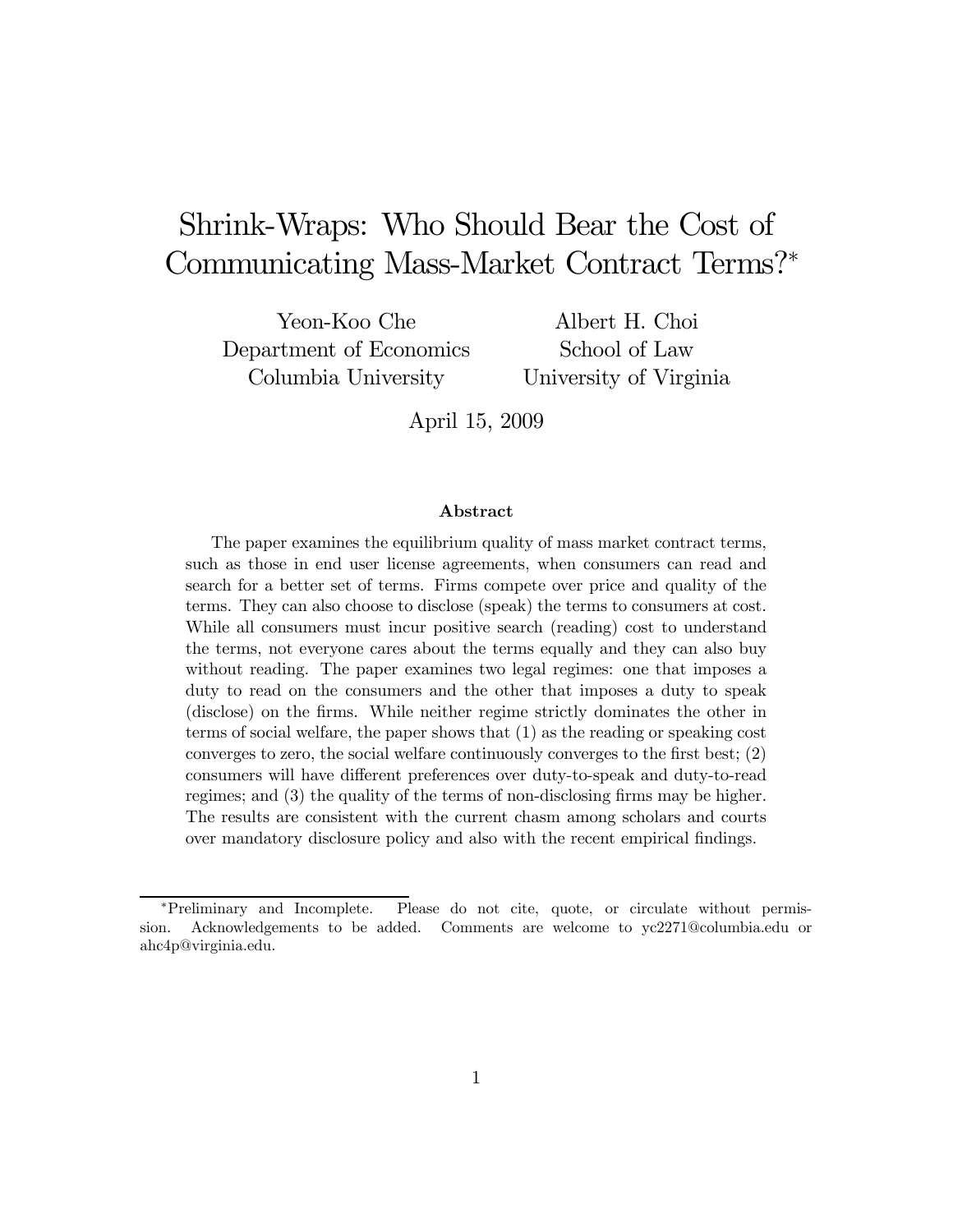### 1 Introduction

A consumer orders a software on-line, and when the package arrives, she discovers that a CD-ROM is wrapped in plastic ("shrink-wrapped") with a document inside and a note on top. The note says that the terms within the package are binding if she installs the software, and if she is not happy with the terms, she can return the product for free before installation. If she later discovers that the software is defective and has damaged her computer, should she be allowed to recover more than the "replacement cost" that is stipulated in the document? What about the dispute resolution clause that mandates arbitration using the laws of Montana? Should it matter whether or not she had an ability to see the terms before purchase? For instance, what if she clicked "I agree" on the ("click-wrapped") terms on-line before purchase?

The issues over whether such mass market terms should be disclosed at the time of sale and whether the terms should be binding on the consumers if not disclosed have been deeply controversial among legal scholars and the courts. Critics argue that non-disclosure is unfair to consumers and is contrary to the contract principle of "consent."1 Sympathetic courts have ruled in accordance that unless the terms are properly disclosed (or explained) at the time of sale, they should not be binding on the consumers. Defenders, on the other hand, argue that forcing the sellers to disclose the terms at the time of sale will be prohibitively costly, wasteful, and ineffective, especially since most consumers do not, even when given a chance, read the terms before closing the transaction. Allowing them to return the product (free of shipping cost) if the consumer does not like the terms should be both sufficient and efficient.<sup>2</sup>

While the economic research on this issue has not been extensive,<sup>3</sup> the existing research has been similarly divided. Katz (1990), for instance, suggests that when buyers must incur a reading cost to understand the terms, because it is not in the interest of the marginal buyer to read the terms, the price and the quality of the terms unravel. In equilibrium, no buyer reads and the monopolist seller proposes the

<sup>1</sup>See, e.g., Stewart Macaulay (2004) and Braucher (2004). Macaulay, for instance, states that "if you are a contract purist, it is very difficult to offer a convincing argument that these clauses [in rolling contracts] work to create a contract with the desired effect."

<sup>2</sup>See, e.g., Gillette (2004) and Ben-Shahar (2008). Ben-Shahar argues that providing conumers with a greater opportunity to read will "not produce greater readership of contracts...and could have unintended consequences."

<sup>3</sup>Most papers in search theory focuses on price searching by homogenous consumers. While some assume exogenous search strategies, e.g., whether or not a consumer will visit one or more firms, others construct equilibrium search strategies endogenously. See Schwartz and Wilde (1979, 1983) for the former and Diamond (1971), Stahl (1989), Katz (1990), and Robert and Stahl (1993) for the latter. Except for Robert and Stahl (1993), in all the papers, some (or no) consumers are assumed to have zero search cost.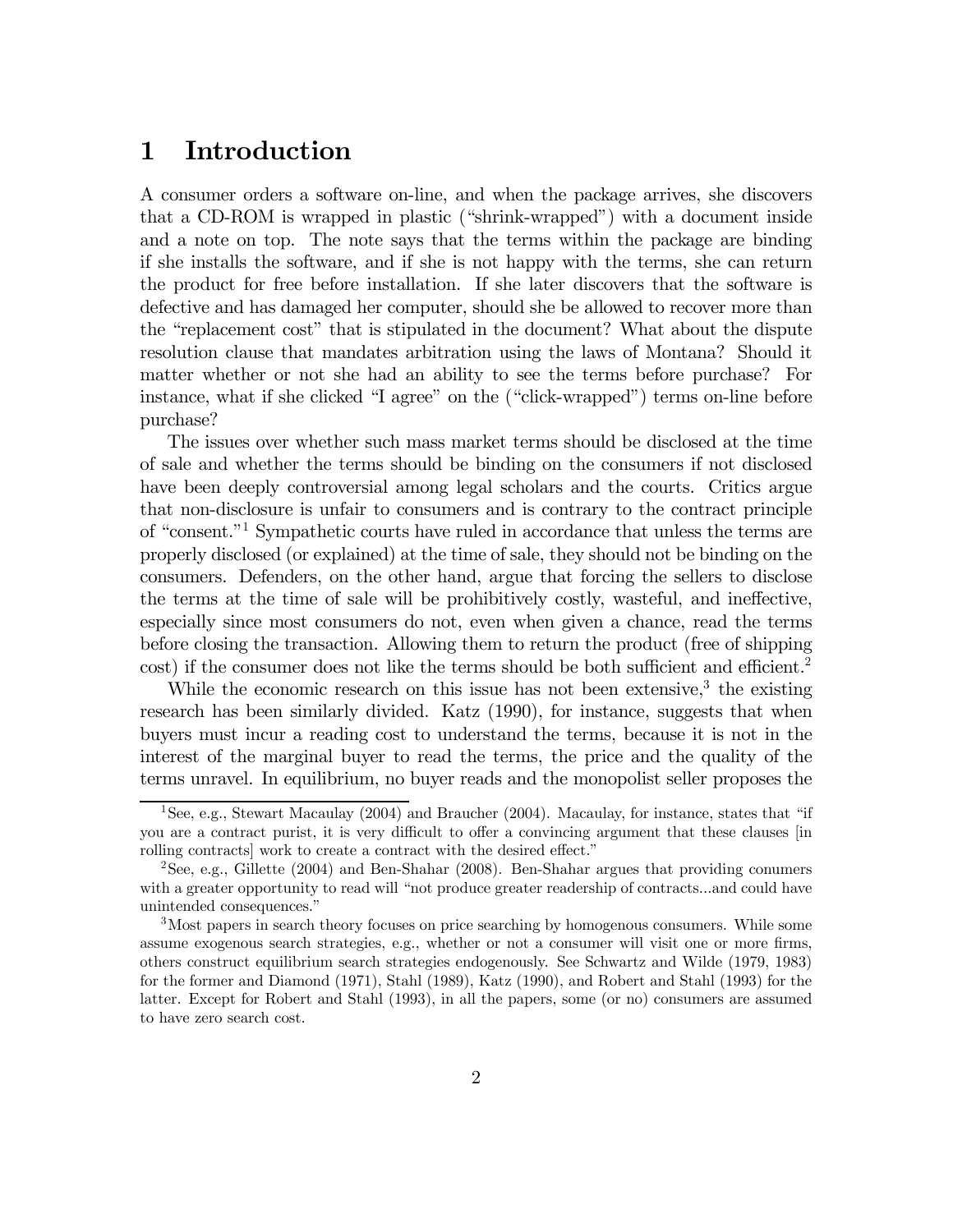worst possible terms allowed under the law. On the other side, Schwartz and Wilde (1983), for instance, argue that when there are enough buyers with zero reading cost (the "shoppers"), competition among sellers should solve or substantially mitigate the quality-of-the-terms problem. The shoppers, who costlessly compare the terms across sellers, discipline the sellers to provide more buyer-friendly terms, and when there are enough shoppers, the quality converges to the efficient level.

Our paper differs from the existing research on several fronts. First, we assume that all consumers must incur a positive reading cost to understand the terms, and a seller's voluntary, pre-sale disclosure will lower but not eliminate that cost.4 Especially when the terms are difficult to understand, we do not think that giving the consumers a chance to read them will necessarily eliminate the cost of reading and understanding. Second, not all consumers care about the terms equally. Warranty policy for software, for instance, may be a lot more important for a computer programmer than for a casual user. Third, consumers do not have to read the terms before purchase. Unlike the search models where a buyer has to incur a search cost to visit another firm/store, e.g., as in Diamond (1971), a consumer in our model can always buy a product without reading the terms that accompany a product.

We examine two legal regimes: duty to read and duty to speak. In the duty to read regime, buyers have an obligation to read the terms, in that the proposed terms are binding whether or not a buyer reads them or a seller discloses them before sale. Under the duty to speak regime, sellers have an obligation to disclose the terms before sale. The obligation can be imposed in one of two ways: the law can mandate all sellers to disclose the terms as a condition for participating in the market while allowing the offered terms to bind,<sup>5</sup> or can let a set of default, buyer-friendly terms to bind unless there has been a disclosure or an acceptance of different terms by a buyer.6

We show that, in the duty to read regime, so long as the reading cost is not too large, there exists a set of equilibria in which consumers (who care about the terms) read the terms with positive probability and purchase from sellers who offer buyer-

<sup>4</sup>Robert and Stahl II (1993) also assume that all consumers must incur a positive search cost to visit a firm. Firms, in their model, can advertise their prices to consumers to make them informed but consumers still must incur a search cost to visit a firm, whether or not advertised. In the paper, consumers are homogeneous, i.e., they all care about low price, and they cannot purchase a product without incurring a visit cost.

<sup>&</sup>lt;sup>5</sup>When the sellers have an obligation to disclose the terms, we have in mind the law mandating a certain level or type of disclosure in a manner that is easy for the consumers to understand. For instance, credit card companies are obligated to disclose the annual percentage rate (APR) and other fees in a simple, easy-to-read format.

<sup>6</sup>For instance, unless expressly contracted around, under the Uniform Commercial Code, the buyer is entitled to recover consequential (but foreseeable) damages from the seller when the product is defective.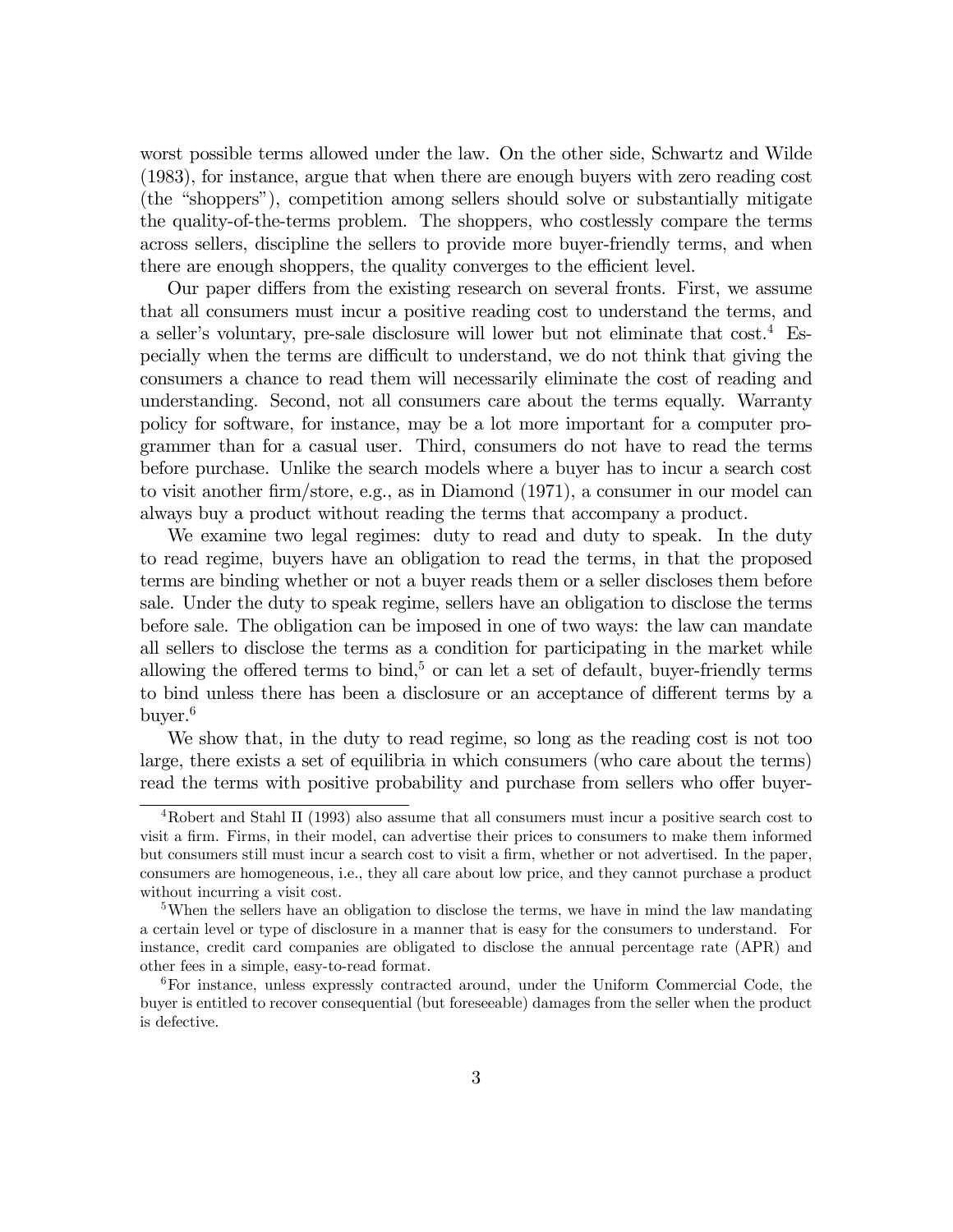friendly terms with positive probability. The consumers who care less about the terms purchase from sellers who offer seller-friendly terms for certain. In the duty to speak regime, there exists a similar a set of equilibria where some sellers offer buyer-friendly terms while others do not, and the consumers self-select in accordance. We show that, in the duty to speak regime, imposing a buyer-friendly set of default terms is better than mandating all sellers to speak, because when disclosure is mandated, the sellers cannot separate based on disclosure policy. Imposing a buyer-friendly set of default terms allows better separation between high quality and low quality sellers.

We show that neither regime strictly dominates the other in terms of social welfare. In the duty to read regime, consumers who care about the terms incur the cost of reading, while in the duty to speak regime with buyer-friendly default terms, low quality sellers incur the cost of disclosure to contract around the default. The social welfare under both regimes continuously converges to the first best as the reading or speaking cost converges to zero. This is in contrast to the search models that follow Diamond (1971), including Katz (1990), which show that the social welfare drops discontinuously as the reading (search) cost rises above zero. One implication of such drop is that when the speaking cost is sufficiently small, no matter how small (but positive) the reading cost is, the duty to speak regime will dominate the duty to read regime. We show that this is not the case: even when the reading cost is positive, so long as it is not too large, duty to read regime can be better than the duty to speak regime.

We also show that the consumer surplus and its distribution are highly sensitive to the legal regime. For the consumers who care about the terms, because, in equilibrium, they are indifferent between reading and not reading under the duty to read regime, their surplus is equal to the surplus they can obtain through costly reading. In the duty to speak regime, on the other hand, because costly disclosure can send a separating signal to the consumers about the quality of the terms, the consumers who care about the terms can obtain buyer-friendly terms at a favorable price without reading. For the consumers who care less about the terms, on the other hand, the duty to speak regime is worse because the sellers who are contracting around the buyer-friendly default terms must speak and pass that cost on to them.

When the fraction of consumers who care about the terms is sufficiently large, therefore, the duty to speak regime can be better for the consumers as a whole than the duty to read regime. This, we argue, can explain the current division among academics and practitioners. On the one hand, those who believe that the terms are important for the consumers and want to maximize their welfare will advocate the duty to speak policy, either by mandating all sellers to disclose the terms before sale or by imposing penalty default terms. Those who care more about the total surplus, on the other hand, may be more receptive to imposing the duty to read on the consumers.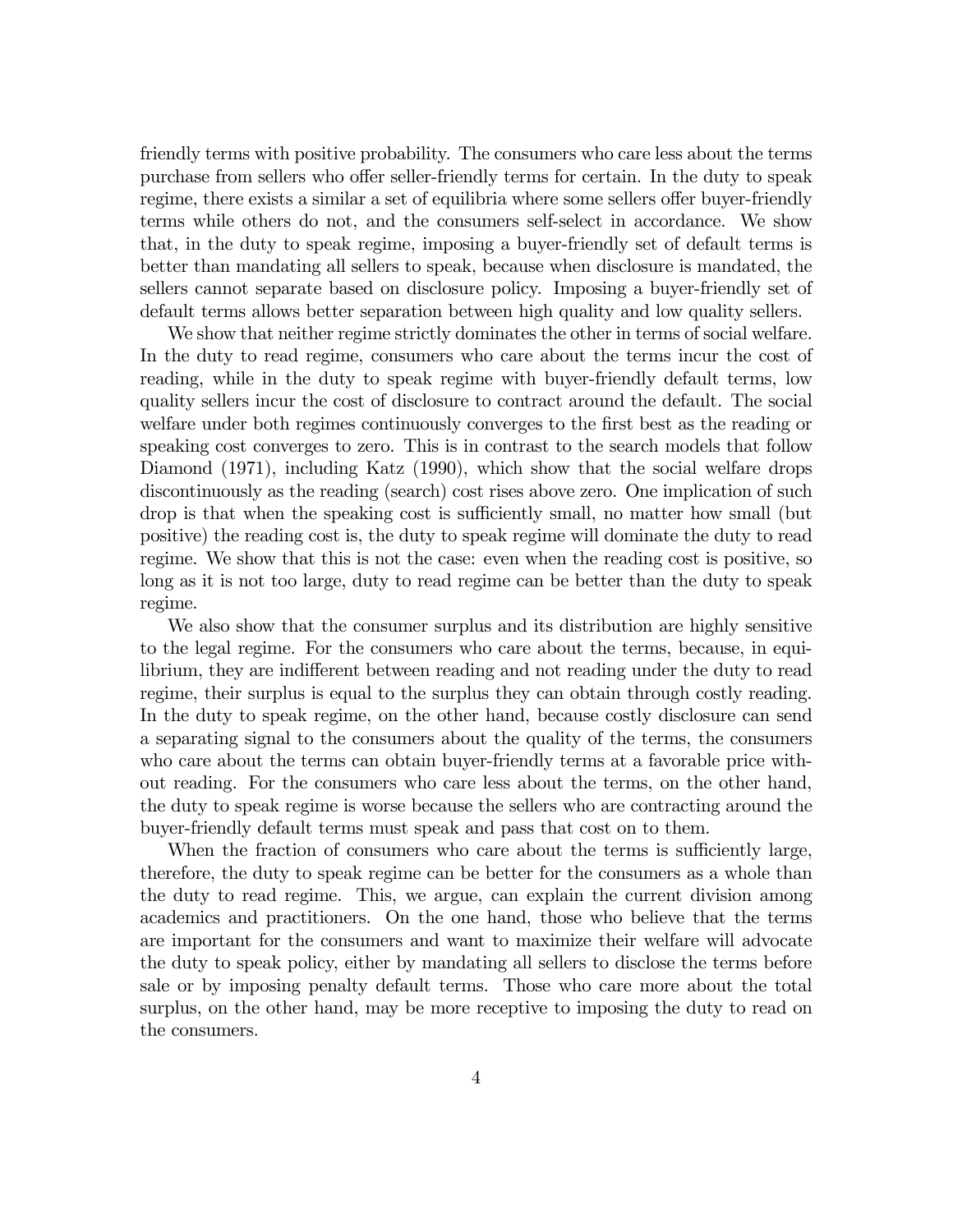Finally, we suggest that the quality difference of the terms of the sellers who disclose to those who do not may be small. Recently, Marotta-Wurgler (2008, 2009) has examined the relative quality of software license agreements of the sellers who disclose the terms before sale to of those who do not. She finds that there does not seem to be any systematic difference between the two in general, and when there is, the terms of the seller who do not disclose seem to be better. Our results are consistent with this finding. When we compare the two different regimes, the average quality of the terms by disclosing and non-disclosing sellers can be close, and if there is any difference, disclosed terms can be worse because of the sellers who attempt to contract around the buyer-friendly default terms through disclosure.

The paper is organized as follows. In the next section, we propose the basic set up of the model. To simplify the analysis, we assume that there are two types of consumers, those who care about the terms (high-type) and those who do not (low-type), and sellers can offer two different levels of quality, buyer-friendly (high quality) and seller-friendly (low quality) terms. In the next two sections, we examine the existence and characteristics of equilibria under two alternate legal regimes. In equilibrium, firms separate based on price, provision of quality, and the disclosure policy. In the duty to read regime, high-type consumers read with positive probability and buy from high quality firms while low-type consumers do not read and always purchase from low quality firms. In the duty to speak regime, on the other hand, disclosure displaces (probabilistic) reading while keeping separation. In the penultimate section, we conduct comparative statics to compare the two sets of equilibria. The last section concludes.

#### 2 The Setup

There are  $n \geq 3$  firms, each offering quality  $q \in \{q_L, q_H\}$  where  $q_H > q_L > 0$ . Quality is determined by the contract terms that come with the product, such as the scope of warranty, limitations on usage, choice of dispute resolution, choice of law, and so on. When the terms are pro-buyer (pro-seller), quality is assumed to be high (low). For instance, if a product comes with a very generous warranty that covers consequential losses from defect, its quality is high. If, on the other hand, the warranty covers only the cost of replacement or repair, the product quality is low. Producing a low quality good costs the firm nothing, but producing high quality costs the firm  $c > 0$  per unit sold.

There is a unit mass of consumers, indexed by the preference type  $\theta \in \{0, \theta\}$ , with probabilities  $1 - \alpha$  and  $\alpha$ , respectively. A type  $\tilde{\theta}$  consumer enjoys a surplus of with probabilities  $1 - \alpha$  and  $\alpha$ , respectively. A type  $\tilde{\theta}$  consumer enjoys a surplus of  $\tilde{\theta}(q - q_L) + q_L - p$  if she purchases the good with quality q and pays  $p$ .<sup>7</sup> Consumers

 $7$ The assumption that the low type consumer does not value high quality is not important. The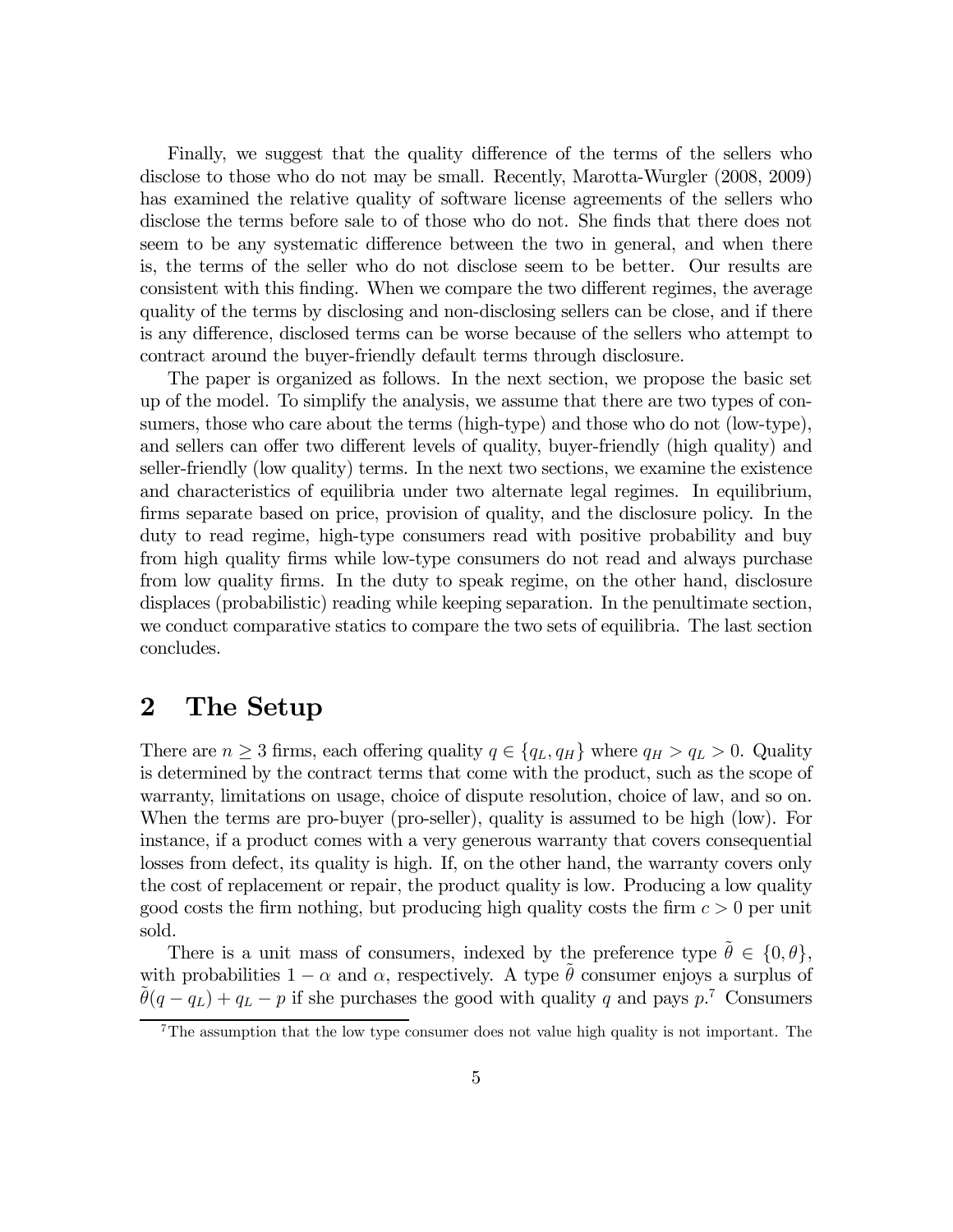costlessly observe prices posted by all firms for free before purchase, but they must visit a firm's store or its site to observe the firm's disclosure ("speak") policy. The cost of visiting a firm and discovering its disclosure policy is zero, but to observe the quality being offered by the firm, they must read and understand the terms at cost. The cost of reading the terms depends on the firm's disclosure policy. If a firm does not disclose (or does not "speak"), it costs a consumer  $r > 0$  to read and understand the terms. If a firm discloses ("speaks"), it costs the consumer  $r'$  to read and understand the terms, where  $r>r'\geq0$ . It costs a firm s to speak per purchasing customer, where  $c > s > 0$ . We assume  $\theta q_H - c - r > \theta q_L$ , so that, if all the consumers are of type  $\theta$ , it is socially desirable for a firm to produce high quality even though that requires the full reading cost on the part of the consumers.

We consider two possible legal regimes: duty to read and duty to speak. Under the duty to read regime, consumers who agree to purchase a product are bound by its terms whether they have read the terms or not. Under the duty to speak regime, firms have an obligation to communicate the terms to the consumers before sale. The duty to speak can be imposed in one of two ways: either by mandating all sellers to disclose the terms, in a manner that is easier for the consumers to understand, as a condition for participating in the market without any regulation on the substantive terms, or by imposing a set of buyer-friendly default terms on the sellers who do not disclose the terms before sale.

#### 3 Duty to Read

After observing all firms' prices for free, each consumer, based on the observed prices and her belief about their respective quality, decides whether to visit a firm and examine its product. When she visits a firm and observes its disclosure policy for free, she decides whether to read the terms and understand the quality being offered by the firm or buy without reading. If she buys without reading, her search ends and, under the duty to read regime, the offered terms are binding. If she reads and understands the quality, she can either buy that product or visit another firm, at which point he decides again whether to read and understand the quality of the product or to buy without reading.

Firms simultaneously choose quality, price, and disclosure ("speak") policy. Note first that, under the duty to read regime, there is no separating equilibrium where high and low quality firms separate either through price or through disclosure policy. Suppose there is and the consumers believe that any firm that deviates from that equilibrium, in terms of either price or disclosure policy, must be providing low quality. Under complete separation, no consumers will read; if no one reads, there is no

result remains qualitatively the same as long as the low type values high quality sufficiently little.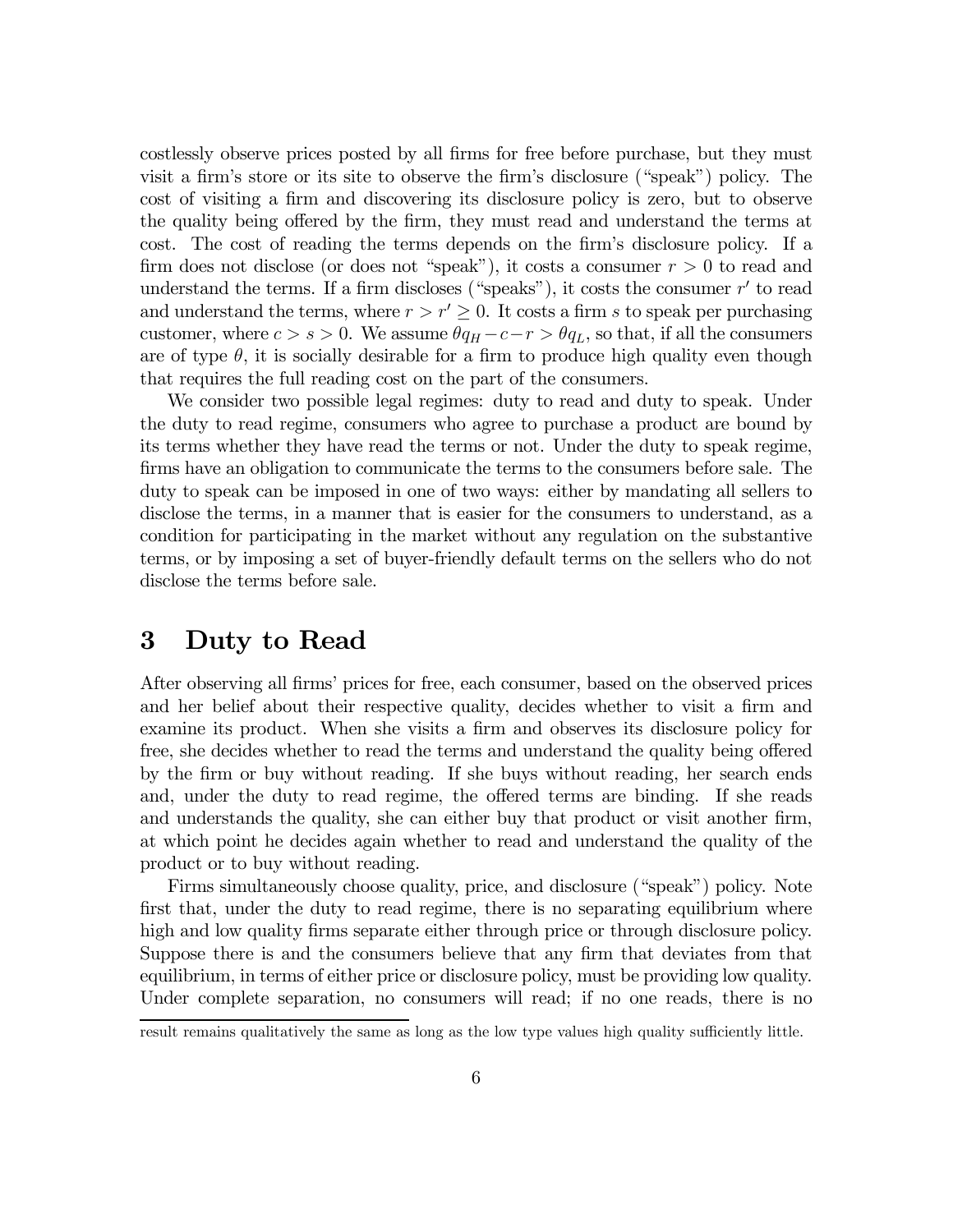incentive to provide high quality since the price for the quality good must be no less than  $c > 0$ , so it pays to deviate and produce low quality, undermining the separating equilibrium.

Note also that there is a trivial equilibrium where no consumer reads and all firms offer low quality, do not speak, and charge zero (competitive) price. Consumers in that equilibrium purchase from a firm at random. Consumers would not want to deviate, since by doing so (by reading), she only incurs the reading cost. Firms would not want to deviate, either. By charging a higher price, it loses all consumers and is weakly worse off. By providing high quality or by speaking, it is strictly worse off. Finally, there cannot be an equilibrium where both high quality and low quality firms speak, since for the low quality firm, speaking is strictly dominated.

We now look for an equilibrium in which some firms offer high quality and high type consumers choose to read with positive probability. In particularly, we restrict attention on a class of equilibria in which firm(s)  $i = 1, ..., k$ , where  $1 \leq k < n - 1$ , charge price  $p<sub>H</sub>$  and choose high quality with probability  $\pi > 0$ ; and the other firms  $i = k + 1, \dots, n$  choose low quality and charge the marginal cost of zero. For labeling convenience, we call the former firm(s) "high quality" firms and the latter firms "low quality" firms (even though the former may not always choose high quality). Since the firms have the same production technology, we are envisioning a market structure, that is segmented endogenously, based on consumer search behavior.

Except for the segmentation, we shall focus on symmetric behavior. In particular, consumers of any given type behave symmetrically. Since the low type consumers do not care about high quality, they purchase from any randomly chosen low quality firm. The high type consumers follow some symmetric search/reading strategy that treat all the firms in the ex ante identical fashion, which involves reading the contracts of the terms they choose to visit with some positive probability. The set of such strategies is very large, and in fact there will be continuum of equilibria. We select the equilibrium that attains the highest total surplus.

Instead of examining all possible search/reading strategies the high type consumers may follow, we try to identify several basic behavioral variables that are consistent with feasible search strategies and equilibrium conditions. To this end, suppose in any equilibrium, the high quality firm picks high quality with probability  $\pi$ , and the high type consumer buys from any high quality firm with probability  $\lambda$ and receives high quality with probability  $\phi$ . By assumption, we must have  $\lambda \geq \phi$ . We call a triplet  $(\pi, \lambda, \phi)$  an **outcome**, and we are interested in characterizing the set  $\mathcal E$  of outcomes that can be supported in equilibrium. We will then identify an outcome that attains the highest welfare. To characterize  $\mathcal{E}$ , fix any equilibrium outcome  $(\pi, \lambda, \phi) \in \mathcal{E}$ . We begin by considering high type consumers' incentives.

**Lemma 1** For a high-type consumer to read with positive probability, i.e., in order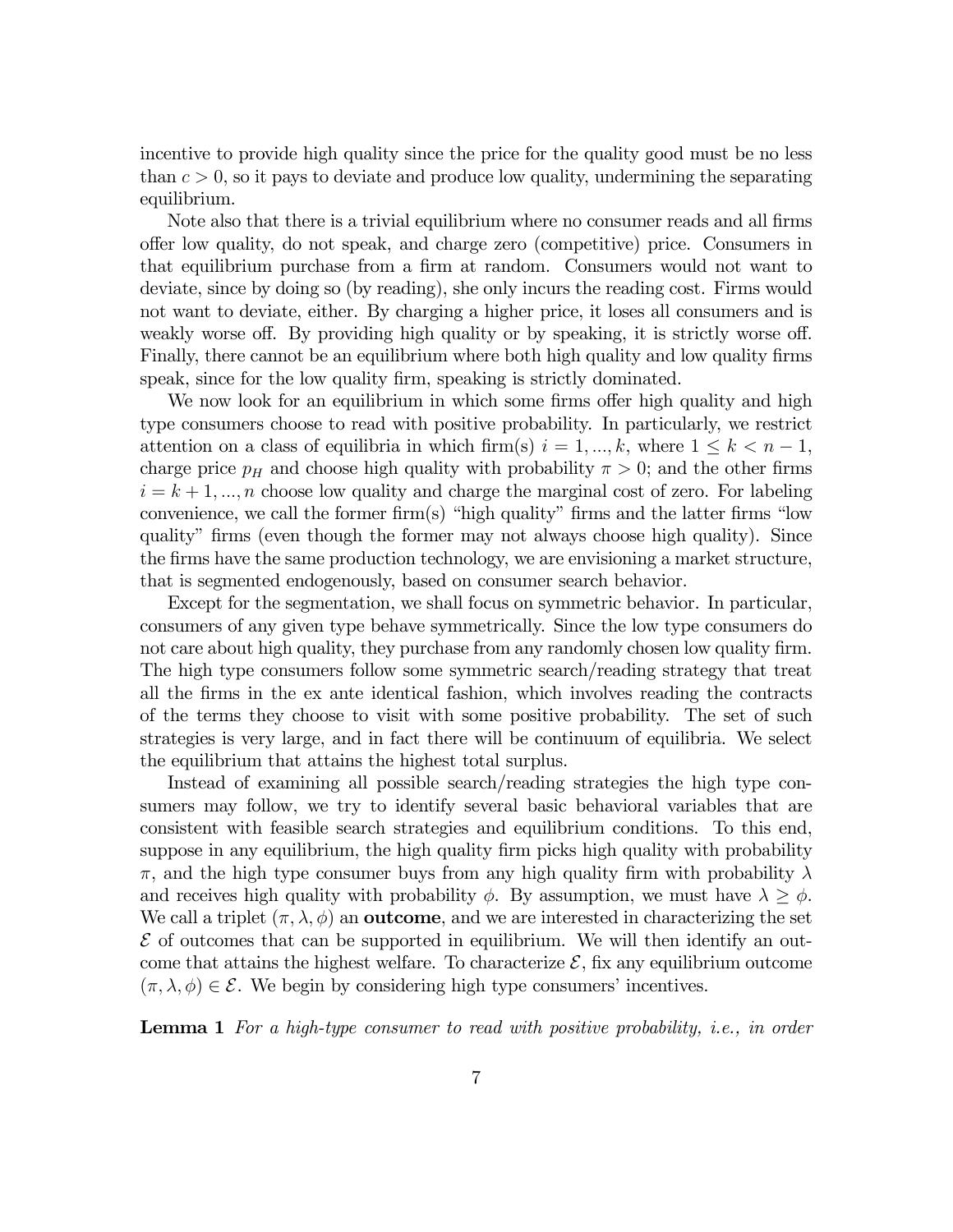for there to be a mixed strategy equilibrium, we must have

$$
\pi(\theta \Delta + q_L - p_H) + (1 - \pi) \max\{q_L, \pi \theta \Delta + q_L - p_H\} - r \ge \max\{q_L, \pi \theta \Delta + q_L - p_H\}.
$$
 (1)

**Proof.** The expression on the right (RHS) represents the payoff that the high type consumer can earn either by buying from a low quality firm or from any high quality firm without reading its contract, whichever is more profitable. The expression on the left (LHS) represents the payoff from reading a high quality firm's terms and purchasing from that firm if the terms are good while purchasing from a different high quality or a low quality firm without reading if the terms are bad.

Suppose first that  $k = 1$ . In this case, the LHS is the upper bound for the payoff that a high-type consumer will ever achieve if she decides to read the terms of the high quality firm. Failure of (1) clearly means that she will never read its term.

Next, suppose  $k \geq 2$ . Suppose that the consumer has read the terms of all high quality firms except for one such firm, and found their qualities to be all low. The failure of (1) means that the consumer will not read the terms of the last remaining high quality firm. She will, instead, purchase from the last high quality firm or a randomly chosen low quality firm without reading, whichever is more profitable. Working inductively backward, if there are two high quality firms remaining, since she knows that she won't read the last high quality firm's terms, the failure of (1) implies that she shouldn't read the next to the last firm's terms, either. Therefore, for the high type consumer to read a high quality firm's terms with any positive probability, (1) must be satisfied.  $\blacksquare$ 

It follows from (1) that

$$
\pi(1-\pi)\theta\Delta \ge r \tag{2}
$$

and

$$
\pi(\theta \Delta - p_H) \ge r \tag{3}
$$

Condition (2) can be characterized more informatively. Let  $\pi^*(r) := \frac{1+\sqrt{1-\frac{4r}{\theta\Delta}}}{2}$  and  $\pi_*(r) := \frac{1-\sqrt{1-\frac{4r}{\theta\Delta}}}{2}$  be the high and low roots of the equation  $\pi(1-\pi)\theta\Delta = r$ , respectively. For these roots to be real, we must have  $r \leq \theta \Delta/4$ . Given this condition, (2) is equivalently stated as:  $\pi \in [\pi_*(r), \pi^*(r)]$ . Note also that  $\frac{d\pi^*(r)}{dr} > 0$  and  $\pi^*(r) \to 1$ as  $r \to 0$ .

**Lemma 2** Whenever  $p_H > c$ ,

$$
\pi \theta \Delta \ge p_H \tag{4}
$$

**Proof.** Suppose  $\pi\theta\Delta < p_H$ . Then,  $\pi\theta\Delta + q_L - p_H < q_L$ , so high-type consumers never buy from any high quality firm without making sure by reading that its quality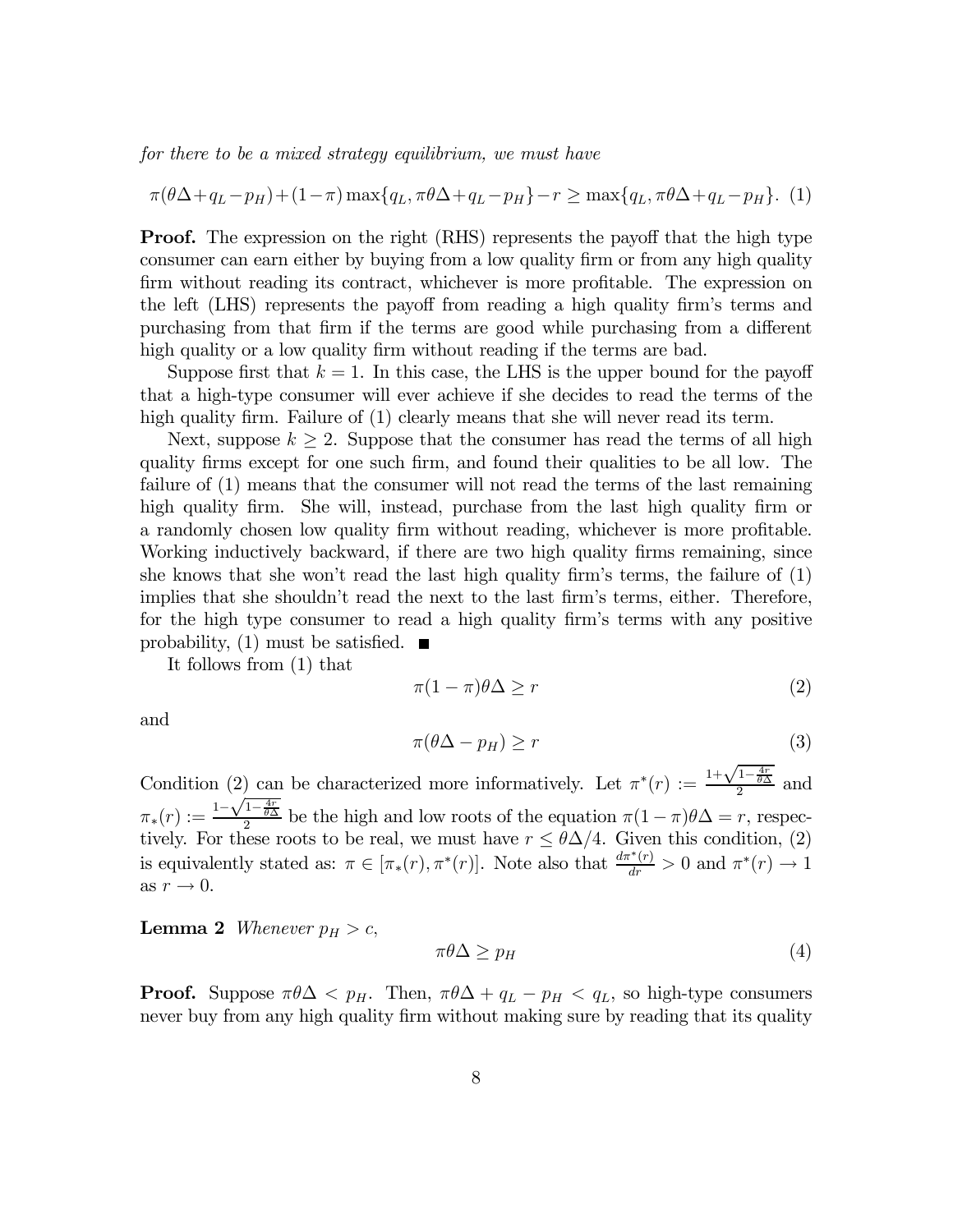is high. Since  $p_H > c$ , all high quality firms must choose high quality with probability  $\pi = 1$ . But this means that  $\theta \Delta < p_H$ , which will clearly violate (3).

Suppose  $\pi\theta\Delta > p_H$ . Then, because buying from a high quality firm without reading its terms is better than buying from a low quality firm, no high type consumer will ever purchase from a low quality firm. In other words,  $\lambda = 1$ . Hence,

$$
(\pi \theta \Delta - p_H)(1 - \lambda) = 0. \tag{5}
$$

Let's consider the firms' incentive. It is clear that a low quality firm has no incentive to unilaterally raise its price, regardless of its quality decision, given the belief by the consumers that any such deviator never chooses high quality. Next, consider the high quality firm's incentive to offer high quality. Suppose each high quality firm sells to a mass  $Q_H$  in expectation when it chooses a high quality and to a mass  $Q_L$  in expectation when it chooses a low quality. This quantities are the same across all high quality firms since the high type consumers search symmetrically ex ante toward all high quality firms. In equilibrium, a fraction  $\phi$  of the high type consumers receive high quality, and each of  $k$  high quality firm chooses high quality and sells to  $Q_H$  consumers. Hence,

$$
\alpha \phi = k \pi Q_H. \tag{6}
$$

By a similar logic, we have

$$
\alpha(\lambda - \phi) = k(1 - \pi)Q_L. \tag{7}
$$

If a high quality firm chooses high quality, it earns a profit of  $(p_H - c)Q_H$ . If it offers low quality, its profit is  $p_H Q_L$ . For the firm to have any incentive to choose high quality, the former profit cannot be less than the latter. The former cannot exceed the latter, though, since otherwise the firms will choose high quality with probability  $\pi = 1$ . This means that the high type consumers will never wish to read the contracts of any firms, in which case of course  $Q_H = Q_L$ , violating the incentive for providing high quality. In sum, the firms must be indifferent:

$$
(p_H - c)Q_H = p_H Q_L
$$

which implies, through  $(6)$  and  $(7)$ , that

$$
p_H = \frac{(1 - \pi)\phi}{\phi - \lambda \pi}c\tag{8}
$$

If  $\phi < \lambda$ , then  $p_H > c$ . This is intuitive. Since offering high quality is costly for the firm, if the firm can sell to consumers even with low quality (which will be the case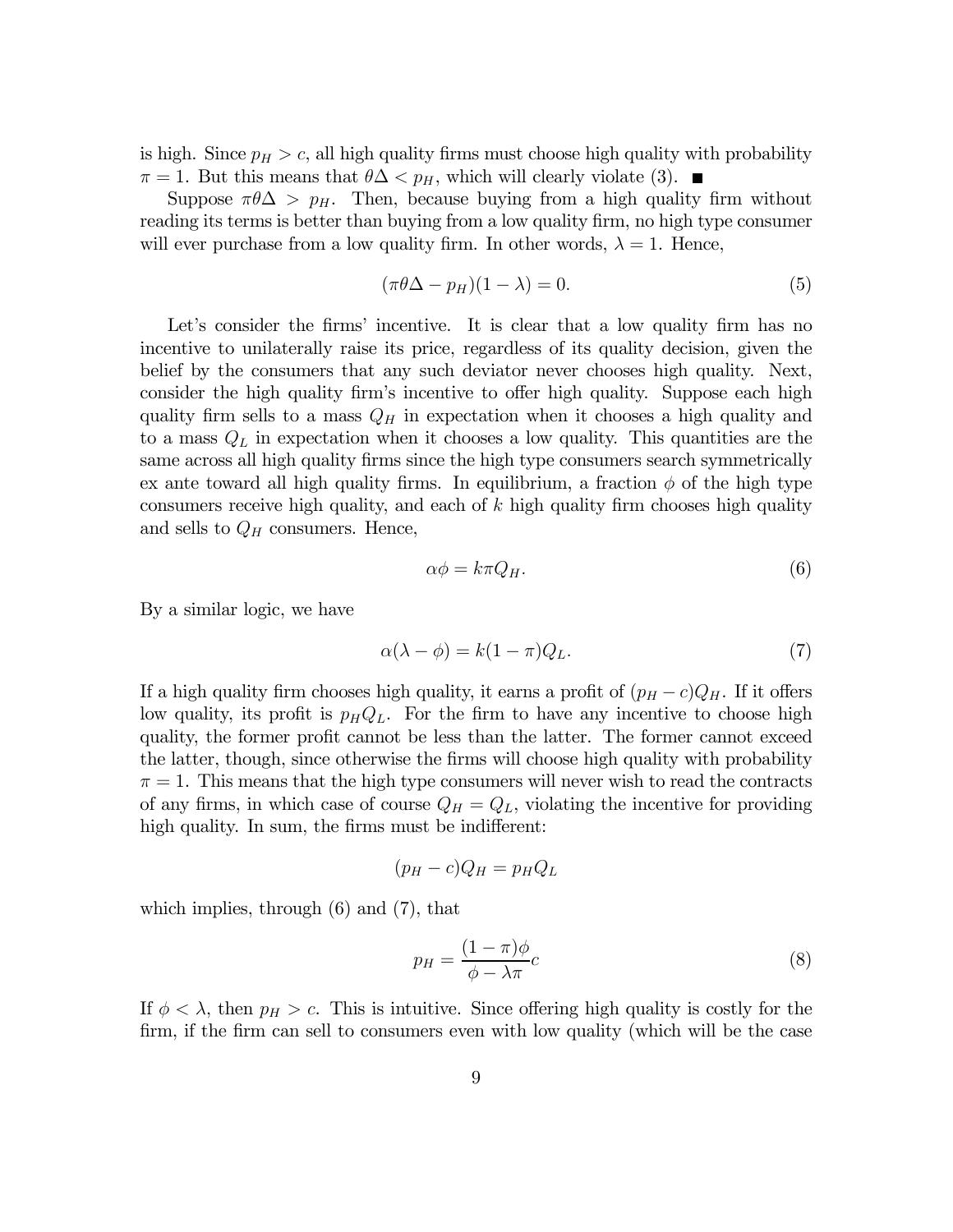if  $\lambda - \phi > 0$ , it must receive a positive rent when providing high quality. Hence, if  $\phi < \lambda$ , it follows from (4) that  $\pi \theta \Delta \geq p_H$ . Combined with (8), we conclude that

$$
(\lambda - \phi) \left( \pi \theta \Delta - \frac{(1 - \pi)\phi}{\phi - \lambda \pi} c \right) \ge 0.
$$
 (9)

Condition (5) can be in turn written as:

$$
(1 - \lambda) \left( \pi \theta \Delta - \frac{(1 - \pi)\phi}{\phi - \lambda \pi} c \right) = 0.
$$
 (10)

The triple  $(\pi, \lambda, \phi)$  must also obey a technological constraint:

$$
\lambda \pi \le \phi \le \min\{\lambda, \overline{\phi}_k(\pi)\}\tag{11}
$$

where  $\overline{\phi}_k(\pi) := 1 - (1 - \pi)^k$ . The left inequality holds from the fact that anyone purchasing from a high quality firm must receive high quality with probability no less than  $\pi$ . The right inequality,  $\phi \leq \phi_k(\pi)$ , holds since the probability of receiving high quality cannot exceed the probability that at least one firm provides high quality.

Let

 $\mathcal{E}^* := \{(\pi, \lambda, \phi) \in [0, 1]^3 | (\pi, \lambda, \phi) \text{ satisfies } (2), (9), (10) \text{ and } (11)\}\$ 

Since the conditions listed are only necessary, it is clear that  $\mathcal{E} \subseteq \mathcal{E}^*$ . In other words, an equilibrium outcome must be in  $\mathcal{E}^*$ , but not every element in  $\mathcal{E}^*$  must be an equilibrium outcome. As will be seen, the set  $\mathcal{E}^*$  is non-empty if the reading cost  $r$  is sufficiently small. In such a case, there will be multiple, in fact a continuum of, such outcomes. We will next select the outcome in  $\mathcal{E}^*$  that attains the highest social welfare. More importantly, we will show that the outcome is sustainable in equilibrium.

Let us find the expressions that represent the social welfare and consumer surplus. One important component in both is the high type consumers' equilibrium reading cost. Recall that in equilibrium each firm sells to  $Q_H$  consumers when offering high quality and to  $Q_L$  when offering a low quality. The difference  $Q_H - Q_L$  must then represent the expected measure of consumers who read the terms of the firm's contract. Since there are k firms, the total expected measure of consumers reading terms of the contract must be

$$
k(Q_H - Q_L) = \alpha \left( \frac{\phi - \pi \lambda}{\pi (1 - \pi)} \right).
$$

The social welfare is then characterized as

$$
SW(\pi, \lambda, \phi) = \alpha \phi[\theta \Delta - c] - \alpha \left(\frac{\phi - \pi \lambda}{\pi(1 - \pi)}\right) r + q_L,
$$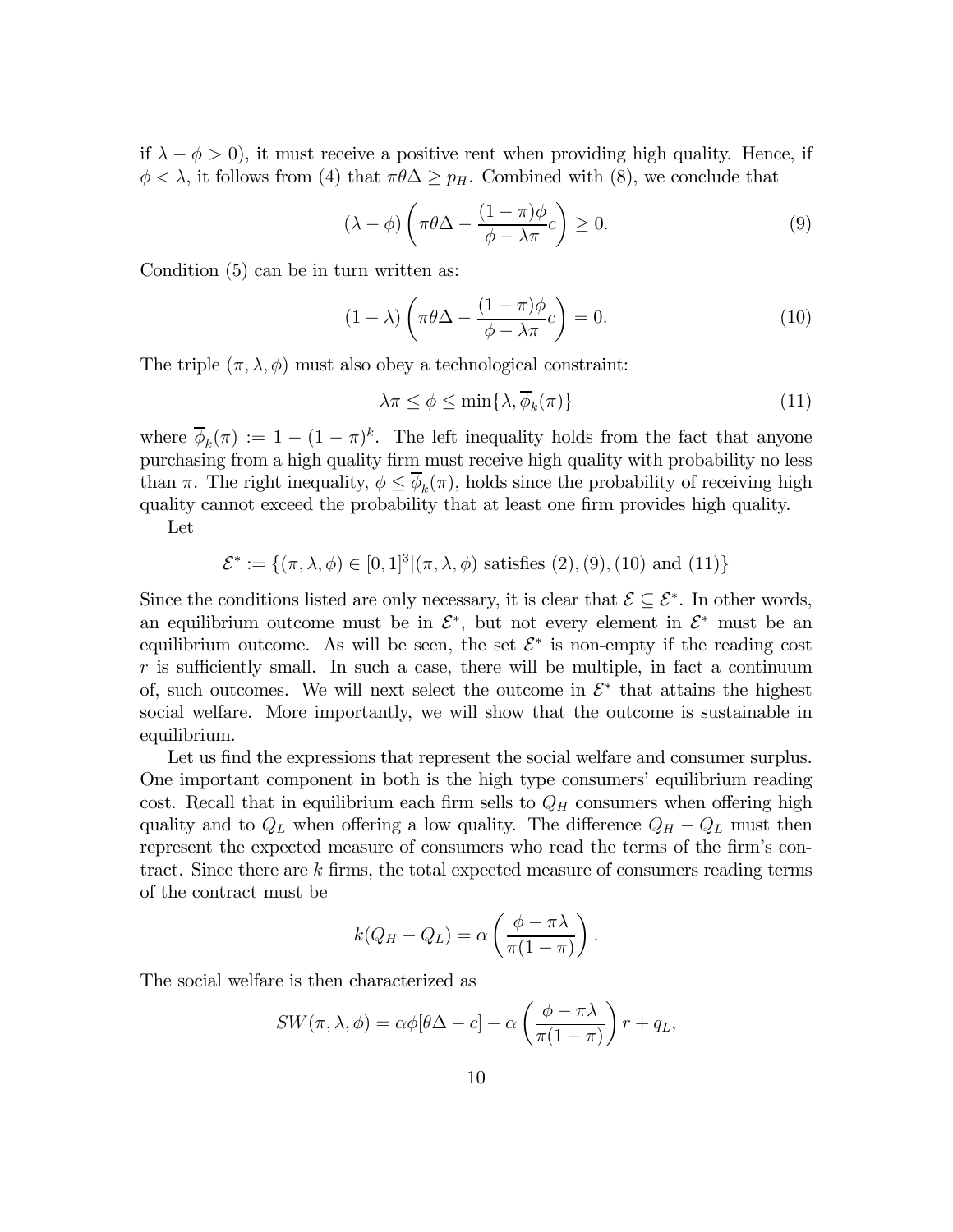and the consumer surplus is

$$
CS(\pi, \lambda, \phi) = \alpha \phi \theta \Delta - \alpha p_H \lambda - \alpha \left( \frac{\phi - \pi \lambda}{\pi (1 - \pi)} \right) r + q_L
$$
  
=  $\alpha \phi \theta \Delta - \alpha \frac{\lambda (1 - \pi) \phi}{\phi - \lambda \pi} c - \alpha \left( \frac{\phi - \pi \lambda}{\pi (1 - \pi)} \right) r + q_L.$ 

#### 3.1 Socially Optimal Equilibrium Outcome

Consider the following problem:

$$
[SW] \qquad \qquad \max_{(\pi,\lambda,\phi)\in\mathcal{E}^*} SW(\pi,\lambda,\phi).
$$

A solution to  $|SW|$  is said to be an **socially optimal outcome**.<sup>8</sup> To characterize a socially optimal outcome, let

$$
\hat{r} := \sup \left\{ r \le \frac{\theta \Delta}{4} \Big| \theta \Delta \ge \psi_k(r) \frac{c}{\pi^*(r)} \right\} \tag{12}
$$

where  $\psi_k(r) := \frac{1 - (1 - \pi^*(r))^k}{1 - (1 - \pi^*(r))^{k-1}} = \frac{\sum_{i=0}^{k-1} (1 - \pi)^i}{\sum_{i=0}^{k-2} (1 - \pi)^i}$ . Observe  $\psi_k(r) > 1$ , but, as  $r \to 0$ , both  $\pi^*(r)$  and  $\psi_k(r)$  converge to one. Since  $\theta \Delta > c$ , we thus have  $\hat{r} > 0$ . Just as the condition  $r \leq \frac{\theta \Delta}{4}$  is necessary for the high type consumers to read with any probability in equilibrium, unless the condition,  $\theta \Delta \geq \psi_k(r) \frac{c}{\pi^*(r)}$ , is satisfied, high quality firms will have no incentive to provide high quality, in equilibrium, regardless of the high type consumers' behavior. The optimal outcome is now characterized.

**Lemma 3** If  $r \leq \hat{r}$ , then a socially optimal outcome is  $(\pi, \lambda, \phi) = (\pi^*(r), \lambda^*(r), \phi^*(r)),$ where

$$
\lambda^*(r) = \begin{cases} \frac{\pi^*(r)\theta \Delta - (1 - \pi^*(r))c}{\pi^*(r)\theta \Delta} & \text{if } k = 1\\ 1 & \text{if } k \ge 2 \end{cases}
$$

and

$$
\phi^*(r) = \begin{cases} \pi^*(r) & \text{if } k = 1\\ \frac{\pi^*(r)^2 \theta \Delta}{\pi^*(r) \theta \Delta - (1 - \pi^*(r))c} & \text{if } k \ge 2 \end{cases}
$$

<sup>8</sup>Socially optimal outcome does not necessarily maximize the consumer surplus, however. We can, instead, maximize  $CS(\pi, \lambda, \phi)$  subject to  $(\pi, \lambda, \phi) \in \mathcal{E}^*$  to derive a set of consumer optimal outcome. We skip the analysis but to briefly summarize: in equilibrium, the high-type consumers read the terms with probability one until they either find a high-quality good or reach the last store, in which case they buy without reading. Although the high-type's probability of receiving a high-quality good is higher the social welfare is lower due to the higher incurrence of reading cost.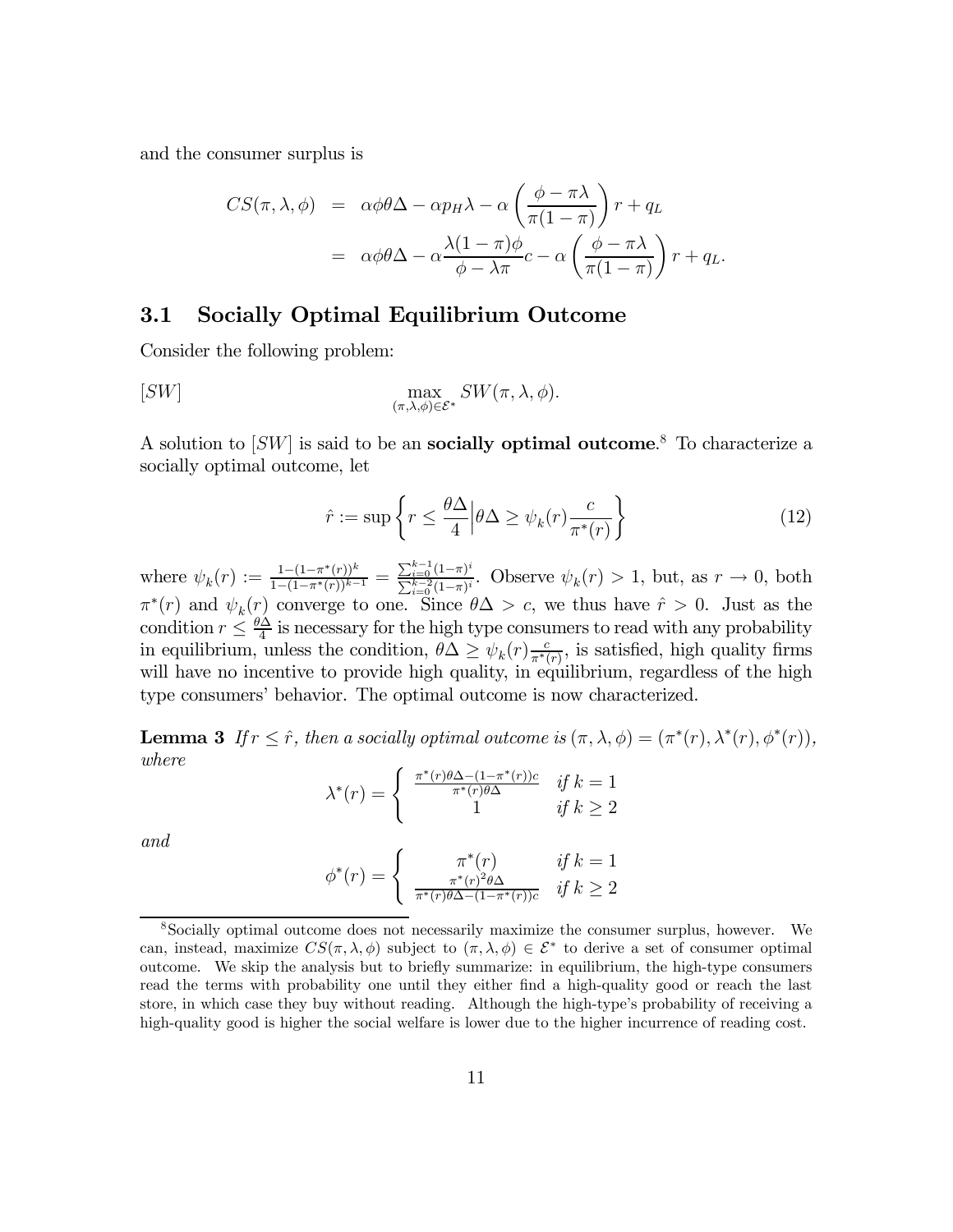**Proof.** See the Appendix.  $\blacksquare$ 

It remains to see whether and how the optimal outcome can be implemented in equilibrium. Suppose each high quality firm chooses high quality with probability  $\pi = \pi^*(r)$ . Since  $\pi^*(r)(1 - \pi^*(r))\theta\Delta = r$ , the high type consumer is indifferent between reading a high quality firm's terms or buying the product without reading. Consider the following search and reading strategy for the high type consumers. Each high type consumer visits a randomly chosen high quality firm and randomize over whether to read its terms. With probability  $\rho \in [0,1]$ , she reads its term and buys the good if and only if it is high quality; with the remaining probability  $1-\rho$  she buys the product without reading its terms. In the former case, if the quality is low (which occurs with probability  $1 - \pi^*(r)$ , she buys from a low-quality firm if  $k = 1$ , and, if  $k \geq 2$ , then she visits another, randomly chosen, high quality firm, and proceeds with the same strategy until it is the last high quality firm, in which case she simply buys its good without reading its terms. With this stationary search and reading strategy, a high type consumer will purchase a high-quality good with probability:

$$
\Upsilon(\rho;\pi) = \pi + \rho(1-\pi) [\pi + \rho(1-\pi) [\dots[\pi]]] = \pi \left( \sum_{i=0}^{k-1} \rho^{i} (1-\pi)^{i} \right)
$$

First consider the case of  $k = 1$ . Then,  $\Upsilon(\rho; \pi) = \pi$ , so if the sole high quality firm randomizes with  $\pi = \pi^*(r)$ , the consumer receives high quality with probability  $\pi^*(r)$ , just as required in the socially optimal outcome. If consumer reads its terms with probability  $\tilde{\rho}(r) = \frac{c}{\pi^*(r)\theta\Delta}$ , then the consumer will purchase from the sole high-quality firm with probability

$$
1 - \tilde{\rho}(r) + \tilde{\rho}(r)\pi^*(r) = \frac{\pi^*(r)\theta\Delta - (1 - \pi^*(r))c}{\pi^*(r)\theta\Delta} = \lambda^*(r)
$$

as desired in the socially optimal outcome.

Now consider  $k \geq 2$ . Note here that  $\Upsilon(\rho; \pi)$  increases continuously with  $\rho$ , and equals  $\pi$  when  $\rho = 0$  and equals  $\overline{\phi}_k(\pi)$  when  $\rho = 1$ . This means that for any  $\phi \in [\pi, \phi_k(\pi)]$ , there exists  $\rho$  such that  $\Upsilon(\rho; \pi) = \phi$ . In particular, there exists  $\hat{\rho}(r)$ such that  $\Upsilon(\hat{\rho}(r); \pi^*(r)) = \phi^*(r)$ . If the consumer follows the stationary search and reading strategy with  $\rho = \hat{\rho}(r)$ , then she will obtain high quality with probability  $\phi^*(r)$ . Since she ultimately purchases from a high quality firm,  $\lambda = 1$ , just as in the socially optimal outcome.

**Proposition 1** If  $r \leq \hat{r}$ , there exists an equilibrium implementing the outcome  $(\pi^*(r), \lambda^*, \phi^*(r))$ . In this equilibrium, each firm i, ..., k chooses high quality with probability  $\pi^*(r)$  and charges price  $p_H = \pi^*(r) \theta \Delta$ , and the remaining firms  $k + 1, ..., n$ , choose low quality and charges zero price; each low type consumer purchases from a randomly chosen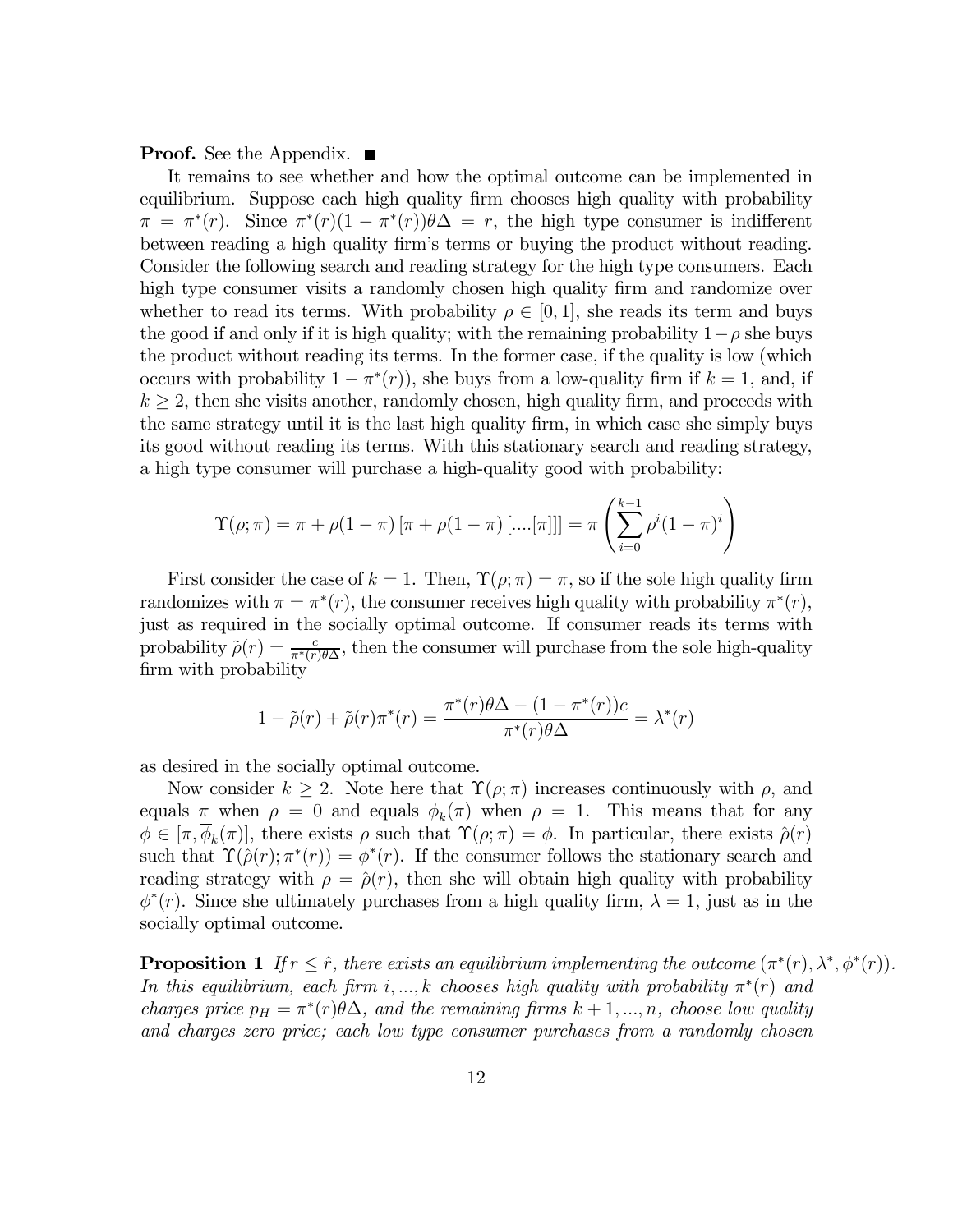low quality firm, and each high type consumer employs the search/reading/purchasing strategy described above with  $\rho = \tilde{\rho}(r)$  if  $k = 1$  and with  $\hat{\rho}(r)$  if  $k \geq 2$ . The equilibrium outcome yields the social welfare of

$$
SW^*(k) := \begin{cases} \alpha (\pi^*(r)\theta \Delta - c) + q_L & \text{if } k = 1\\ \alpha (\pi^*(r)\theta \Delta - \phi^*(r)c) + q_L & \text{if } k \ge 2 \end{cases}
$$

Consumers enjoys any zero rents, attaining the payoff of

$$
CS^*(k) = q_L.
$$

**Proof.** Observe first the socially optimal outcome  $(\pi, \lambda, \phi) = (\pi^*(r), \lambda^*(r), \phi^*(r))$ satisfies (3) with equality. This means from (2) that high type consumers are indifferent to reading the terms of the firms she visits. The outcome also satisfies (9) with  $\phi < \lambda$  and  $\pi \theta \Delta = \frac{(1-\pi)\phi}{\phi - \lambda \pi}c$ . This latter equality means, via (8), that  $\pi \theta \Delta = p_H$ , which is precisely the stated pricing strategy by high-quality firms. The price level in turn implies that

$$
\pi \theta \Delta + q_L - p_H = q_L
$$

which means that the high type consumers are indifferent between purchasing from a high-quality firm (without reading its terms) and purchasing from a low-quality firm. The two types of indifference means that employing the strategy with  $\hat{\rho}(r)$  is a best response for each high type consumer (when all other players adopt their own part of the equilibrium strategies).

Low quality firms have no profitable unilateral deviation as long as such a deviation is met with a belief that the deviator is offering low quality. Meanwhile, the price level  $p_H = \pi^*(r)\theta\Delta$  means that the high quality firms are indifferent between offering low quality and offering high quality, given that the high type consumers follow the strategy with  $\hat{\rho}(r)$  which yields the desired level of  $\phi$  implementing (8). Hence, it is the best response of each high-quality firm to randomize with  $\pi = \pi^*(r)$ .

Several observations are worth making. First, the socially optimal outcome requires the high type consumers to appropriate none of the additional surplus associated with high quality. In other words, all the surplus associated with matching high quality to high type consumers are appropriated by the high quality firms. These rents serve to motivate them to provide high quality. More precisely, the threat of losing the rents in case high type consumers read their contracts motivate them to choose high quality with positive probability. It is indeed possible to motivate firms to provide high quality with some surplus allocated to high type consumers. But that requires them to read the contracts more vigorously, thus creating more deadweight loss. The social welfare thus will be lower with such an outcome.

Relatedly, the socially optimal outcome never induces the high type consumers to read contracts with probability one. More precisely, with positive probability, the high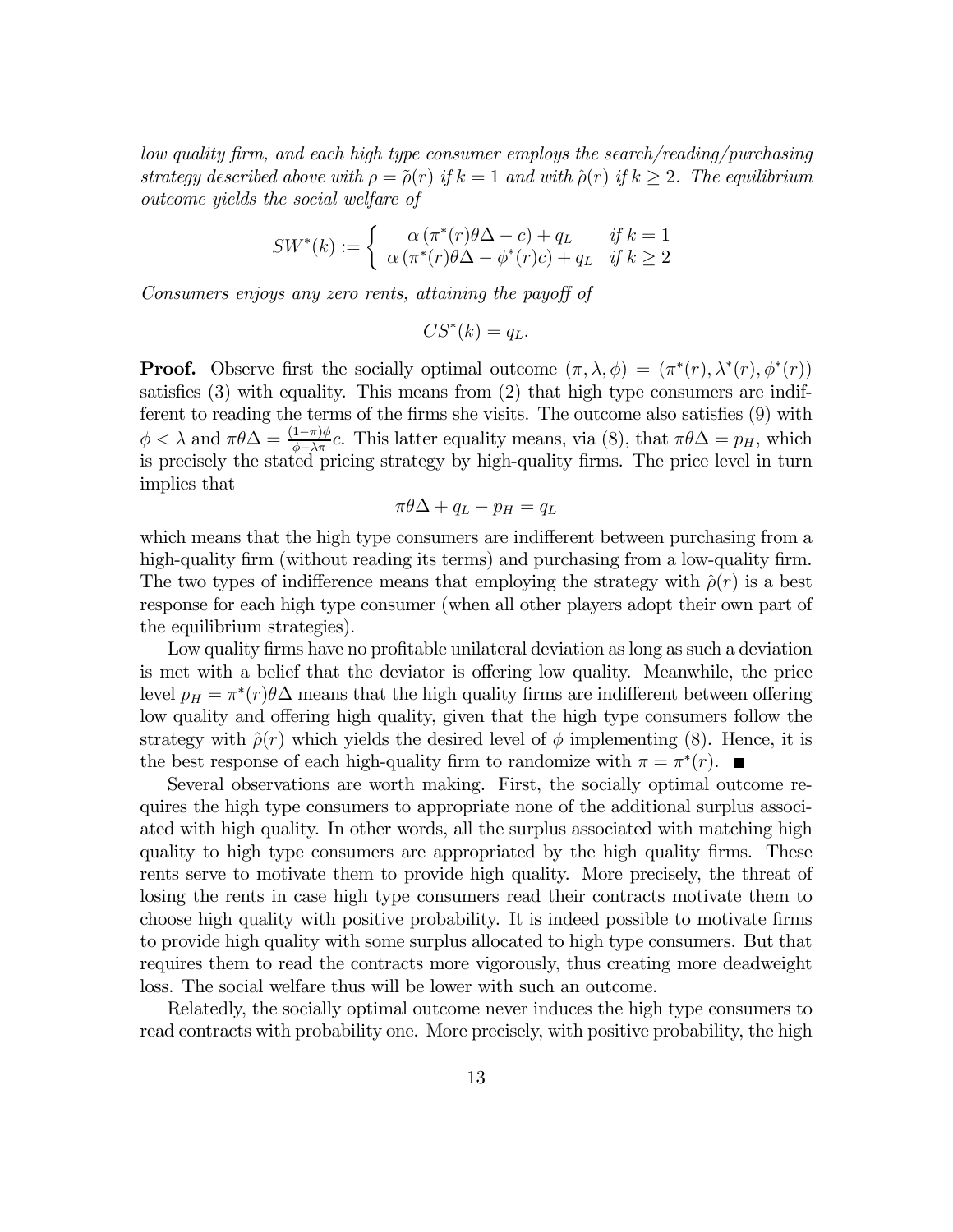type consumers choose not to read some contracts. Again, this can be understood from the perspective of optimally balancing the trade-off of reading cost and the incentive for quality provision.

The number of high quality firms competing matters only when it rises from one to two, but competition has no further effect on social welfare or consumer surplus if the number rises beyond two. If there is only one high quality firm, the high-type consumers can only punish the firm by switching to a low-quality firm. Further, the consumers can consumer high quality with probability no high than  $\pi^*(r)$ . If there are more than one high quality firm, consumers can punish a firm (for choosing a low quality) by switching to another high quality firm and can thus increase its chance of consuming high quality above  $\pi^*(r)$ . Such a strategy, indeed, turns out to be optimal. At the same time, the strategy implementing the optimal outcome does not require the consumers to read the terms of every (high-quality) firm she visits with probability one. In fact, there is a search/reading strategy that will enable the consumers to implement the optimal outcome no matter how many high quality firms there are (so long as there is more than one such firm). This does not mean, however, that the consumers will adopt the same search strategy regardless of the number of high quality firms. The optimal search/reading probability  $\hat{\rho}$  declines with k.

Last, notice that both  $\phi^*(r)$  and  $\pi^*(r)$  approach 1 as  $r \to 0$ . Hence, as  $r \to 0$ ,

 $SW^*(r) \rightarrow \alpha(\theta \Delta - c) + q_L$ 

which is the first best. Despite the free riding and shirking on reading, the consumers can non-cooperatively enforce the first best outcome in the limit as the reading becomes costless. This results stands in sharp contrast to the analysis by Katz (1990) of the monopoly case. In his model, the free riding problem causes the consumers to shirk on reading to such an extent that no consumer will ever read the terms of a monopolist, and the latter in turn shirks on quality, so that the lowest possible quality is always chosen regardless of the size of the reading cost. In this sense, there is a discontinuity of equilibrium behavior and quality choice at zero reading cost. In our model, competition restores the continuity at zero reading costs. The freeriding/shirking problem is overcome due to the firms randomizing on quality, which in turn motivates the consumers to read and inspect the quality. The latter behavior in turn motivates the firms to provide high quality with positive probability.

#### 4 Duty to Speak

Suppose we impose on the firms a duty to communicate ("speak") the terms to the consumer before purchase. There are two different ways to impose such a duty. The first is through a set of penalty default terms. Under this regime (the "default speak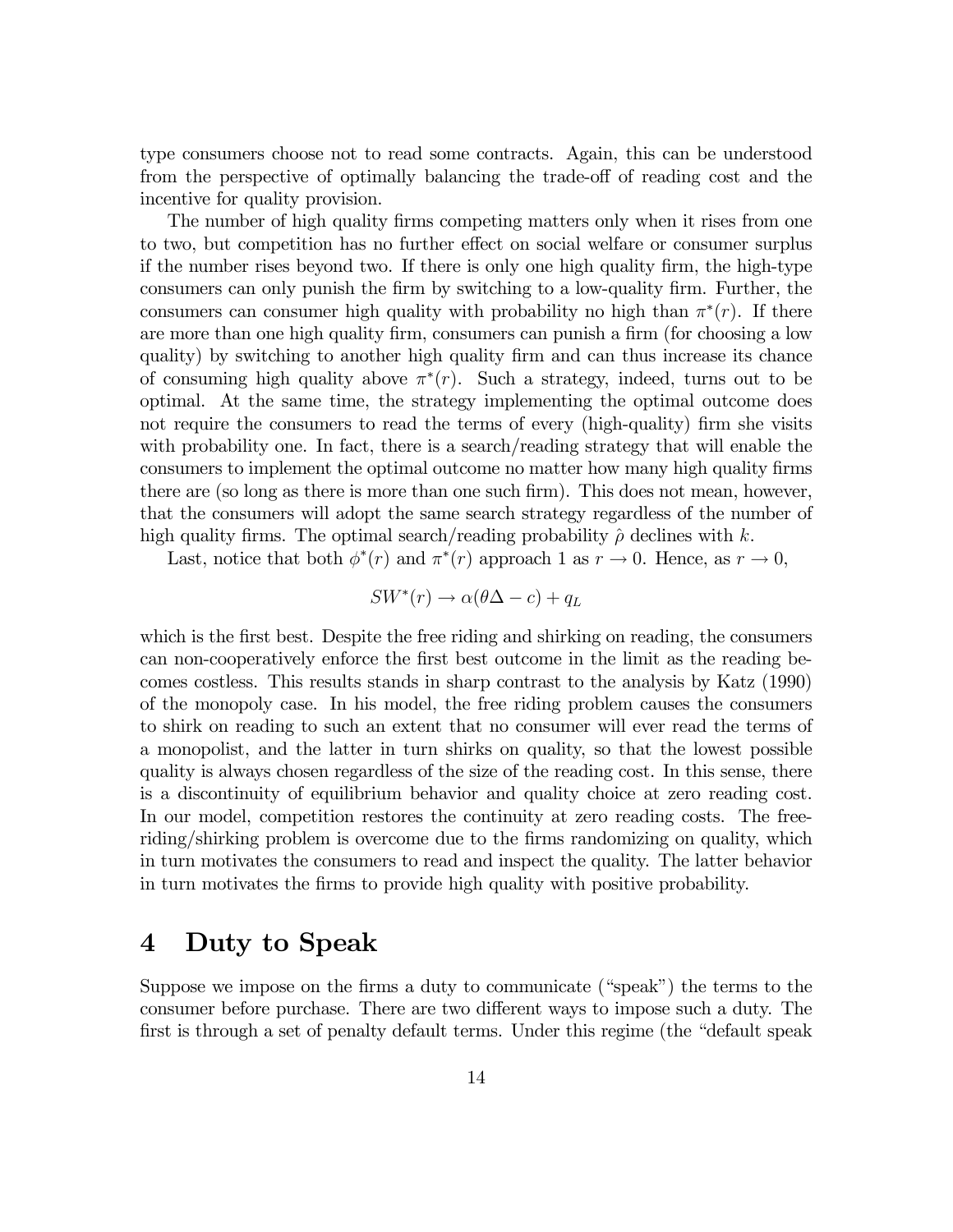$(DS)$  regime"), if either a firm speaks the terms to a consumer and/or the consumer reads the terms, the offered terms are binding. If a firm does not speak the terms and a consumer does not read, regardless of the actual terms, default terms are binding. We assume that default terms are pro-consumer  $(q_H)$ .<sup>9</sup>

Under the second regime (the "mandatory speak  $(MS)$  regime"), the law can require all firms to speak the terms to consumers as a pre-condition to be able to sell in the market but without imposing any default substantive terms. Firms must speak (communicate the terms in an easy-to-read, consumer-friendly manner), but the offered terms are binding on the consumers whether or not they read the terms. This regime induces behaviors that are similar to the duty to read regime but for the firms' speaking. Since we can adopt the analysis from the previous section without much change, we focus first on the default speak regime.

In the default speak regime, if a firm wants to offer high quality, conditional on price, it is better for the firm not to incur s and communicate the terms to a consumer. Therefore, a firm will speak the terms only when it attempts to contract around the default terms and provide low quality  $(q_L)$ . Similarly, if a consumer observes that a firm is silent, she knows that the quality is high, whereas if she observes that a firm attempts to speak the terms, she must know that the quality is low. In either case, the consumer has no incentive to read the terms.

Suppose high quality firms do not speak and charge  $p<sub>H</sub>$ , and low quality firms speak and charge  $p<sub>L</sub>$ . For the high type consumers, they will purchase from the high quality, non-speaking firm if  $\theta \Delta + q_L - p_H \ge q_L - p_L$  or  $\theta \Delta \ge p_H - p_L$ . The low type consumers, on the other hand, will always purchase from the firm(s) with the lowest price. Since, by assumption  $\theta \Delta \geq c$ , we must have  $\theta \Delta \geq c - s$ . This implies that when firms engage in marginal cost pricing  $(p_H = c \text{ and } p_L = s)$ , the high type consumers purchase from non-speaking firms.

Similar to the case where the consumers have the duty to read, there is a trivial equilibrium where all firms set  $(p_L = s, q_L, speak)$  and all consumers buy at a randomly chosen firm without reading. Consumers believe any firm that offers  $p \neq p_L$  to be producing low quality. If a firm deviates by setting  $p>p<sub>L</sub>$ , whether the firm offers high or low quality, consumers will not visit the firm based on their belief. Reducing the price below s will only produce a negative profit. Hence, there is no deviation. Unlike the case where the consumers have the duty to read, in this equilibrium, the firms have to incur the speaking cost. The social welfare is  $SW = q_L - s$ . Unlike the trivial pooling equilibrium in the duty to read case, the social welfare is lower because all firms must speak to contract around the default terms. In addition to the trivial equilibrium, there also is a separating equilibrium similar to the one in the duty to

<sup>9</sup>Another variation is to impose the default terms whenever a seller does not speak, regardless of whether or not a buyer reads and accepts the terms. Substantive results will not be different.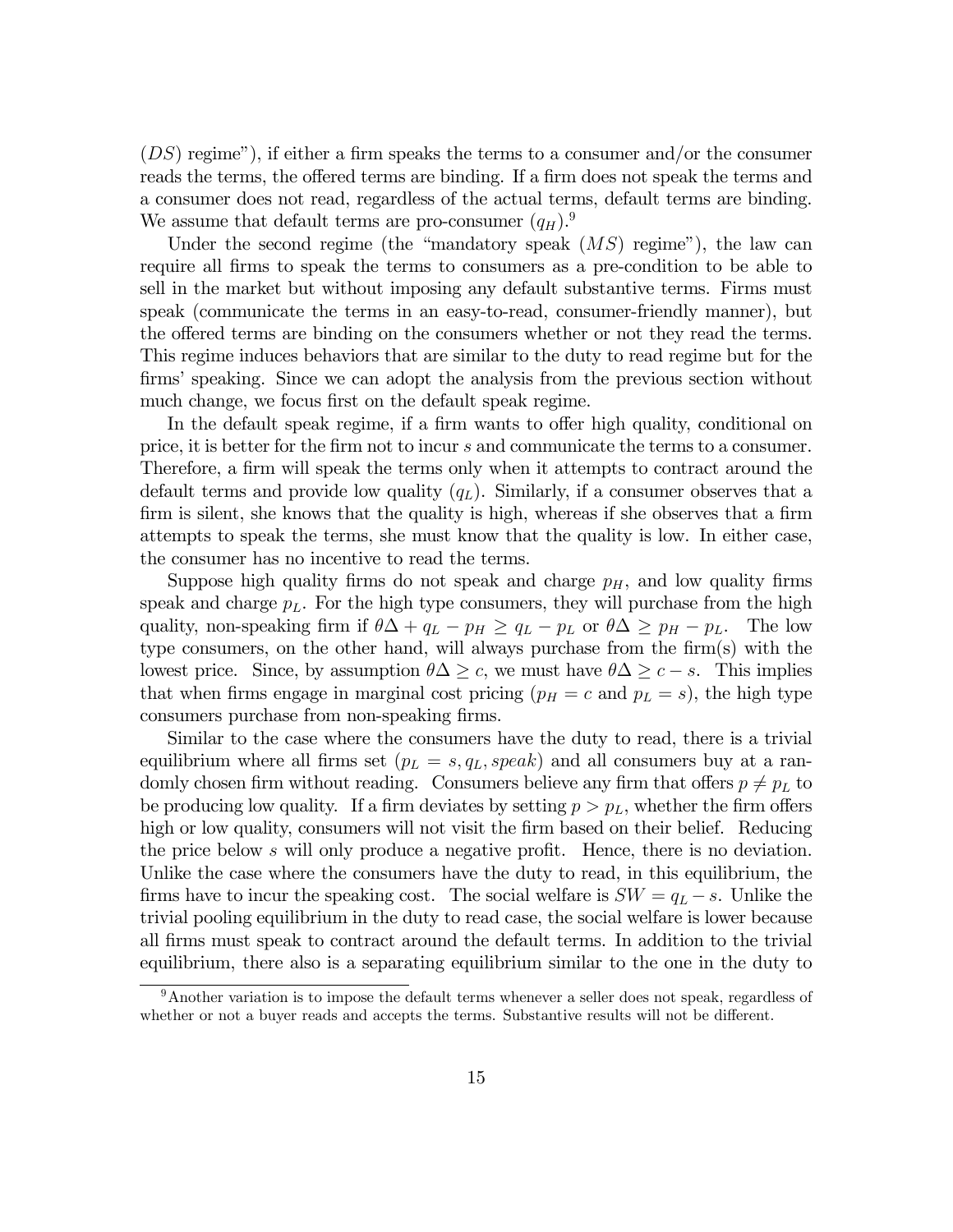read regime.

**Proposition 2** In the default speak regime, there is a separating equilibrium where firms  $1, ..., k, 1 \leq k \leq n-2$  ("high quality firms") use  $(p_H, q_H, not\; speak)$ ; and firms  $k+1, ..., n$  ("low quality firms") use  $(p_L = s, q_L, speak)$ . When  $n = 3, p_H \in [c, \theta \Delta + s]$ and when  $n \geq 4$ ,  $p_H = c$ . All high type consumers purchase from the high quality firms and all low type consumers purchase from low quality firms. Neither type of consumers reads. The equilibrium social welfare is

$$
SW^{DS}(s) = \alpha(\theta \Delta - c) - (1 - \alpha)s + q_L
$$

When  $n \geq 4$ , consumers enjoy the maximal welfare, attaining the payoff of

$$
CS^{DS}(s) = SW^{DS}(s).
$$

**Proof.** Suppose  $n = 3$ . Two firms use  $(p_L = s, q_L, speak)$  and one firm uses  $(p_H, q_H, not\; speak)$  where  $p_H \in [c, \theta\Delta + s]$ . High type consumers purchase from the high quality firm and the low type consumers purchase from the low quality firms at random. Consumers believe that (1) if they observe any price  $p \notin \{p_H, p_L\}$  by either type of firms, the firm must be offering  $q_L$  and (2) all speaking, low quality firms offer  $q_L$ .

The high quality firm would not want to deviate by either setting  $p'_H \neq p_H$  or by speaking, since by doing so, all the high type consumers will either not visit the firm or go to a low quality firm upon discovering the firm's speaking policy. The low type firms would not want to deviate either since charging any price  $p'_L \neq p_L$  results in either zero or negative profit and not speaking results in a negative profit. The condition  $p_H \in [c, \theta\Delta + s]$  guarantees that the high type consumers are better off purchasing from the high quality firm than from a low quality firm.

Suppose  $n \geq 4$ . Now, high quality firms use  $(p_H = c, q_H, not\; speak)$  and the low quality firms use  $(p_L = s, q_L, speak)$ . Consumers separate based on their types as before with the similar set of beliefs.

To show that there is no profitable deviation, suppose a firm offers  $(p_L = s, q_L, speak)$ . If it were to deviate and charge  $p_L < p < p_H$ , no consumers will come since they can purchase  $q_L$  from cheaper firms. If it were to charge  $p = p_H$  and to speak, consumers will not purchase from the firm, believing that the firm offers low quality. Finally, offering  $q_H$  (by not speaking) while charging  $p_L$  or setting  $p < p_L$  would result in a negative profit. For similar reasons, a firm would not want to deviate from  $(p_H = c, q_H, not\; speak),$  either.  $\blacksquare$ 

Although the market is segmented between high and low quality firms and the consumers choose in accordance, the social welfare is lower by the cost of communication born by the low quality firms. As  $s \to 0$ , the social welfare approaches the first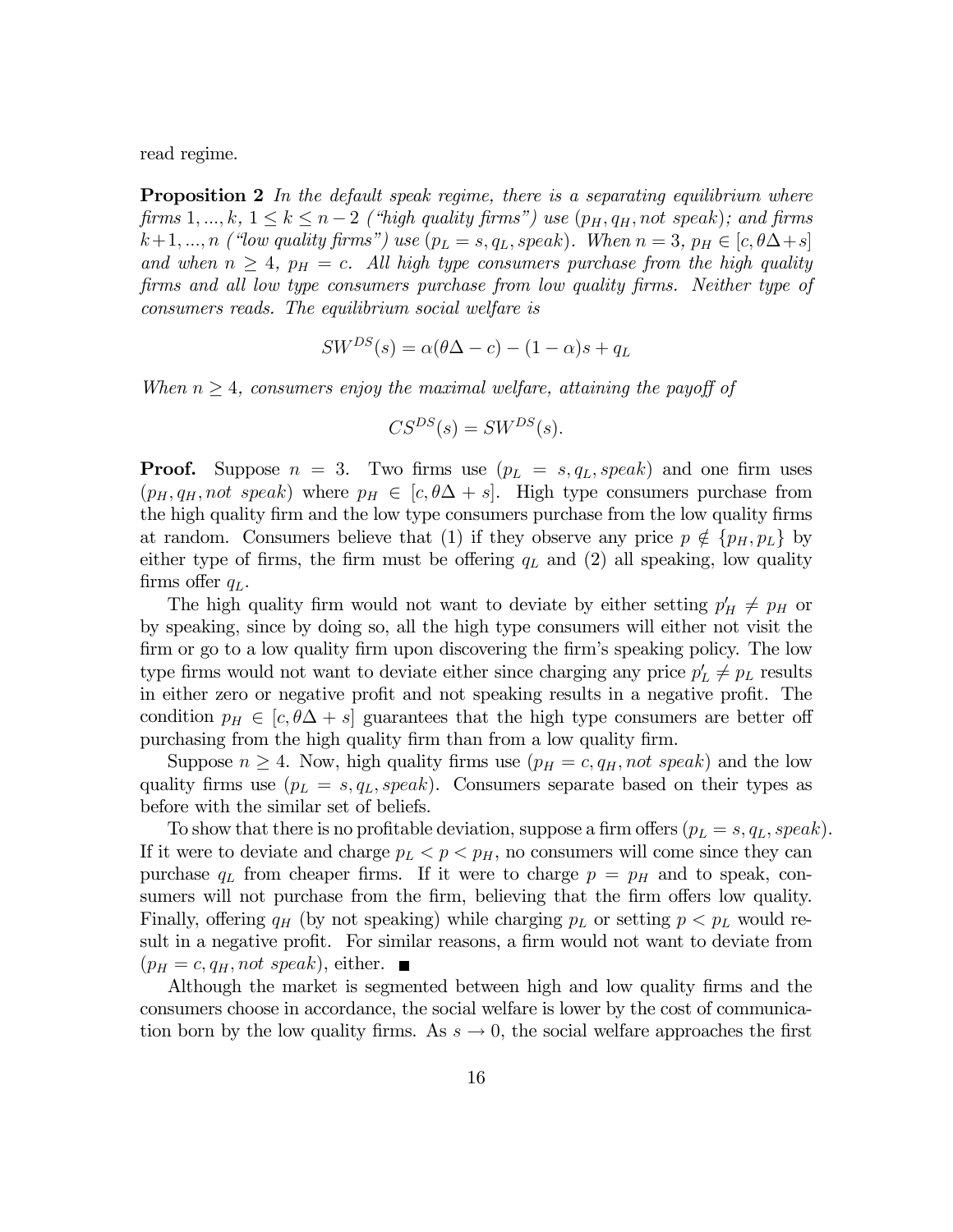best level:  $SW^{DS}(s) \rightarrow \alpha(\theta \Delta - c) + q_L$ . When  $n \geq 4$ , both types of firms charge their respective marginal costs and earn zero profit in equilibrium and the socially optimal outcome is also the consumer optimal outcome. Finally, all high type consumers purchase high quality goods from high quality firms,  $\phi^* = \lambda^* = 1$ .

Under the mandatory speak regime, because all firms must communicate their terms to the consumers, the consumers' reading cost is lowered from  $r$  to  $r'$ . On the other hand, because speaking is mandatory, the consumers cannot tell whether the offered terms are of high or low quality. They must incur the cost of reading to find its true quality and this introduces the same dynamic as in the duty to read case.

**Proposition 3** In the mandatory speak regime, if  $r' \leq \hat{r}$ , there exists an equilibrium implementing the socially optimal outcome  $(\pi, \lambda, \phi) = (\pi^*(r'), \lambda^{MS}(r', s), \phi^{MS}(r', s)),$ where

$$
\lambda^{MS}(r', s) = \begin{cases} \frac{(\pi^*(r')\theta \Delta - s)\theta \Delta - (1 - \pi^*(r'))c}{(\pi^*(r')\theta \Delta - s)} & \text{if } k = 1\\ 1 & \text{if } k \ge 2 \end{cases}
$$

and

$$
\phi^{MS}(r', s) = \begin{cases}\n\pi^*(r') & \text{if } k = 1 \\
\frac{\pi^*(r')(\pi^*(r')\theta\Delta - s)}{(\pi^*(r')\theta\Delta - s) - (1 - \pi^*(r'))c} & \text{if } k \ge 2\n\end{cases}
$$

In the equilibrium, each firm i, ..., k chooses high quality with probability  $\pi^*(r')$  and charges price  $p_H = \pi^*(r')\theta\Delta$ , and the remaining firms  $k+1, ..., n$ , choose low quality and charges zero price; each low type consumer purchases from a randomly chosen low quality firm, and each high type consumer employs the search/reading/purchasing strategy identical to that under the duty to read regime. The equilibrium outcome yields the social welfare of

$$
SW^{MS}(k) := \begin{cases} \alpha (\pi^*(r')\theta \Delta - c) + q_L - s & \text{if } k = 1\\ \alpha (\pi^*(r')\theta \Delta - \phi^{MS}(r', s)c) + q_L - s & \text{if } k \ge 2 \end{cases}
$$

Consumers enjoys zero rents, attaining the payoff of

$$
CS^{MS}(k) = q_L.
$$

**Proof.** Analogous to the duty to read regime case.  $\blacksquare$ 

Compared to the duty to read case, the cost borne by the firms to speak their terms to the consumers lower the social welfare by s. On the other hand, because the reading cost is also lower, the high type consumers are more likely to purchase the high quality products:  $\pi^*(r') > \pi^*(r)$  and  $\phi^{MS}(r', s) > \phi^*(r)$ . When compared to the duty to read regime, therefore, the relative social welfare is ambiguous. However, when compared to the default speak regime, it is not.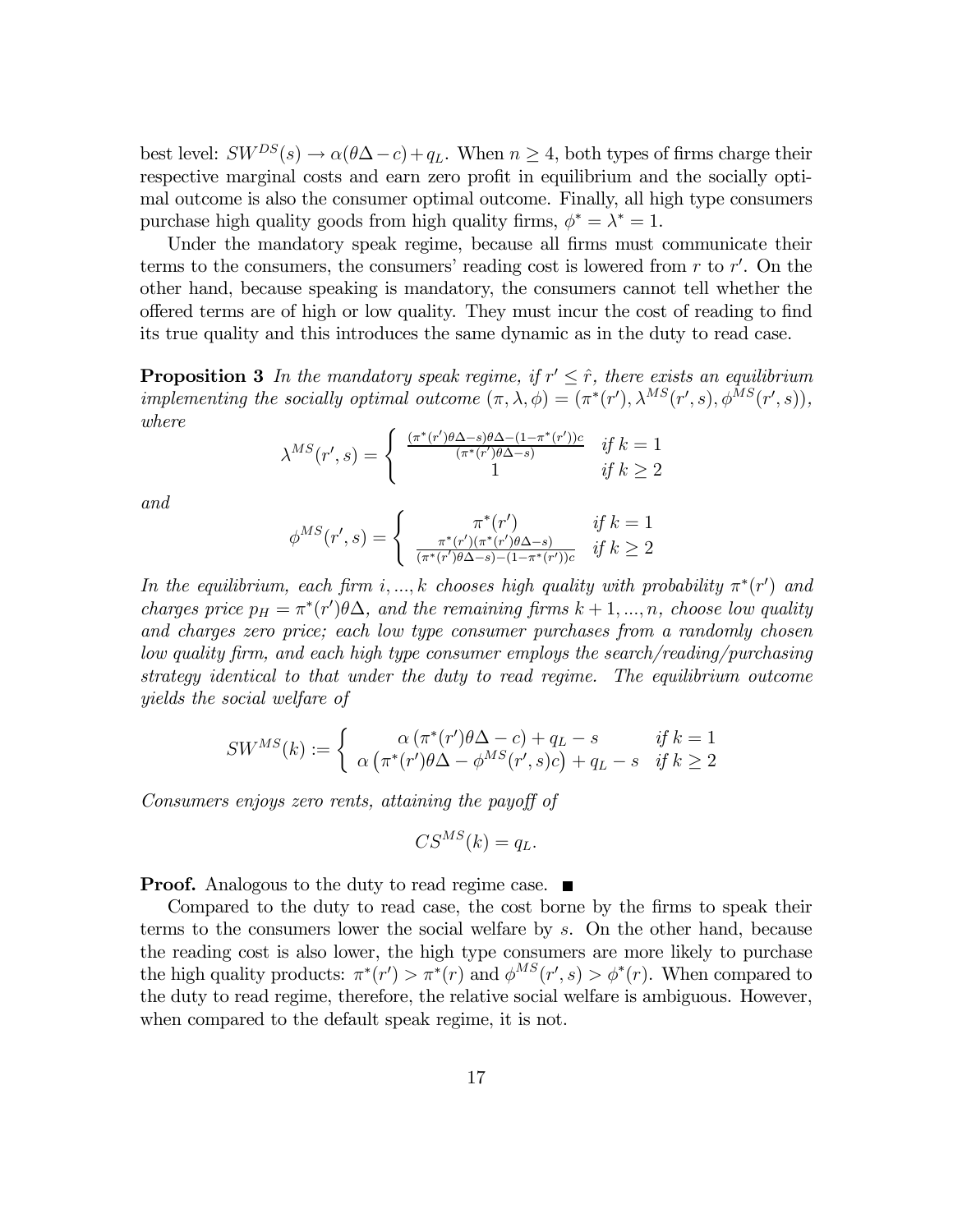Corollary 1 The default speak regime produces a strictly higher social welfare than the mandatory speak regime.

**Proof.** When  $k = 1$ ,  $\alpha (\pi^*(r')\theta \Delta - c) + q_L - s < \alpha(\theta \Delta - c) - (1 - \alpha)s + q_L$ . When  $k \geq 2$ , since  $\phi^{MS}(r,s) > \pi^*(r) \,\forall r, \, \pi^*(r')\theta\Delta - \phi^{MS}(r',s)c < \pi^*(r')[\theta\Delta - c] < \theta\Delta - c$ . This implies that

$$
\alpha \left( \pi^*(r')\theta \Delta - \phi^{MS}(r', s)c \right) + q_L - s
$$
  

$$
< \alpha \pi^*(r')[\theta \Delta - c] + q_L - s
$$
  

$$
< \alpha(\theta \Delta - c) - (1 - \alpha)s + q_L
$$

Therefore,  $SW^{MS}(k) < SW^{DS}(k) \ \forall k$ .

Requiring all firms to speak leads to lower social welfare not only because all, as opposed to a subset of, firms must incur the cost of communication, but also because the high type consumers still need to monitor high quality firms by reading the terms with a positive probability. The latter inefficiency occurs because disclosure policy per se does not distinguish between firm types.

### 5 Comparing Legal Regimes

We now compare the two legal regimes. Given the multiplicity of equilibria in each regime, we must select an equilibrium. Under the duty-to-speak regime, we focus on the separating equilibrium using the default set of terms and under the duty-to-read regime, we pick the equilibrium that maximizes the social welfare.

**Proposition 4** The duty to read regime welfare dominates the duty to (default) speak regime if and only if  $r < \bar{r}(s)$ , where  $\bar{r}(s) > 0$  for any  $s > 0$  and  $\bar{r}(\cdot)$  is increasing. The ratio,  $\frac{\bar{r}(s)}{s}$  converges to  $\frac{1-\alpha}{\alpha}$  as  $s \to 0$ , if  $k = 1$ ; and  $\frac{\bar{r}(s)}{s}$  converges to a level strictly higher than  $\frac{1-\alpha}{\alpha}$  as  $s \to 0$ , if  $k > 1$ .

**Proof.** The first statement follows from the fact that the social welfare under duty to read,  $SW^*(k)$ , decreases in r, that  $SW^*(k) \to \alpha(\theta \Delta - c) + q_L$  as  $r \to 0$ , and that social welfare under duty to speak decreases in  $s$ . To prove the second statement, observe

$$
\frac{SW^*(1) - SW^{DS}(1)}{s} = (1 - \alpha) - \alpha \frac{(1 - \pi^*(r))\theta \Delta}{s} = (1 - \alpha) - \alpha \frac{r}{s\pi^*(r)}.
$$

Since the RHS must vanish if  $r = \bar{r}(s)$ . It thus follows that  $\frac{\bar{r}(s)}{s} \to \frac{1-\alpha}{s}$  as  $s \to 0$ . The case of  $k > 1$  is completely analogous except for the fact that the first equality holds with strict inequality, which then leads to the desired result.  $\blacksquare$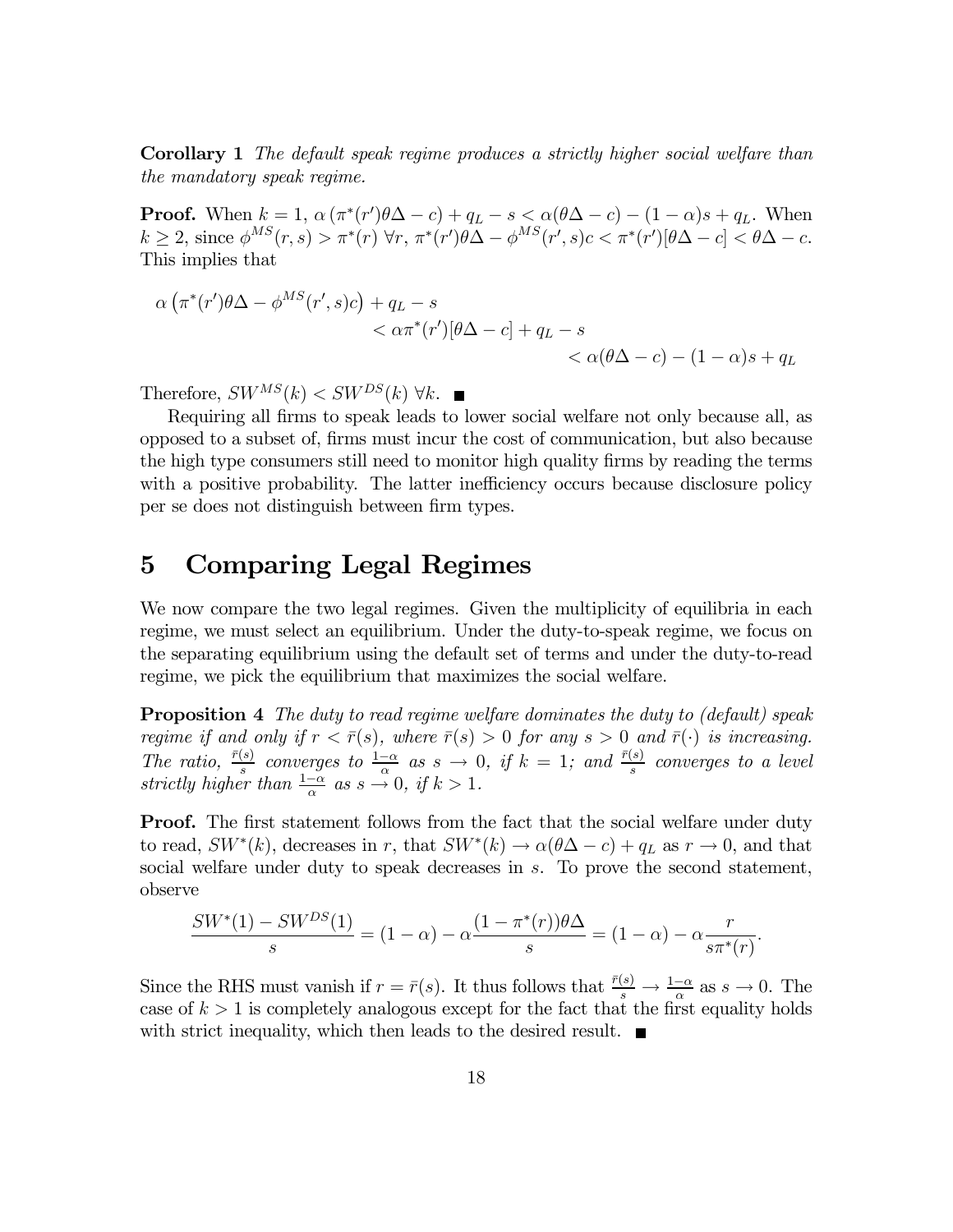This result suggests that the comparison of the two regimes depends on the relative magnitudes of the consumers' cost of reading and the firms' cost of speaking. Although the fact that these two costs would figure in the comparison of the two regimes seems sensible and natural, this has not been the implication of the existing literature. For instance, Katz (1990) demonstrates that, in the case of a monopolist, no consumer reads and no firm provides high quality in the duty to read regime, no matter how small the reading cost is. This led him to conclude that if the firm's speaking cost is sufficiently low, the duty to speak regime will dominate the duty to read regime, whenever the reading cost is positive.

The above proposition suggests a different conclusion in the case of competition. If there are three or more firms, the competition among firms can motivate consumers to read the terms of the firms' contracts under the duty-to-read regime, which in turn can motivate the firms to provide high quality. The equilibrium incentives for both consumers and the firms become more effective as the consumers' reading cost declines, and in the limit as the reading cost vanishes, the outcome under the dutyto-read regime approaches the first best. Consequently, for any level of speaking cost, there exists a level of reading costs that will cause the duty-to-read regime to dominate the duty-to-speak regime.

In practice, the per-consumer reading cost and per-consumer speaking cost for the firms may be very small. The second statement in the proposition makes the comparison of the two legal regimes precise in such a case. In particular, it suggests that if  $\alpha \approx \frac{1}{2}$ , the duty-to-read regime could dominate the duty-to-speak even when the reading cost is higher than the firms' speaking cost, if both are sufficiently small and  $k > 1$ . This result lends support to the duty-to-read regime since in practice the speaking cost on the part of the firm is likely to be higher than the reading cost on the part of the consumers. This result follows from the subtle difference in the way the two regimes work: while any firm providing low quality must incur the speaking cost under the duty-to-speak regime, under the duty-to-read regime, the consumers may not always read a firm's terms to motivate it to choose high quality. Only the credible threat to do so is sufficient for the motivation. In fact, in the socially efficient equilibrium, the cost of reading is expended efficiently visa-vis firms' quality choice. More precisely, each high type consumer receives high quality with probability  $\phi^*(r)$  but ends up appropriating the surplus of  $\pi^*(r)$  from high quality, with the difference  $\phi^*(r) - \pi^*(r)$  being lost to the reading cost expended by consumers. That is, motivating a unit probability of high quality from a firm requires only probability  $\frac{\phi^*(r)-\pi^*(r)}{\phi^*(r)} < 1$  of reading by a consumer. This feature favors the duty to read regime.

Before we proceed, we note that while the proposition relies on the socially optimal equilibrium in the duty to read regime, both statements of the proposition are qualitatively valid had we relied, instead, on the consumer optimal equilibrium. With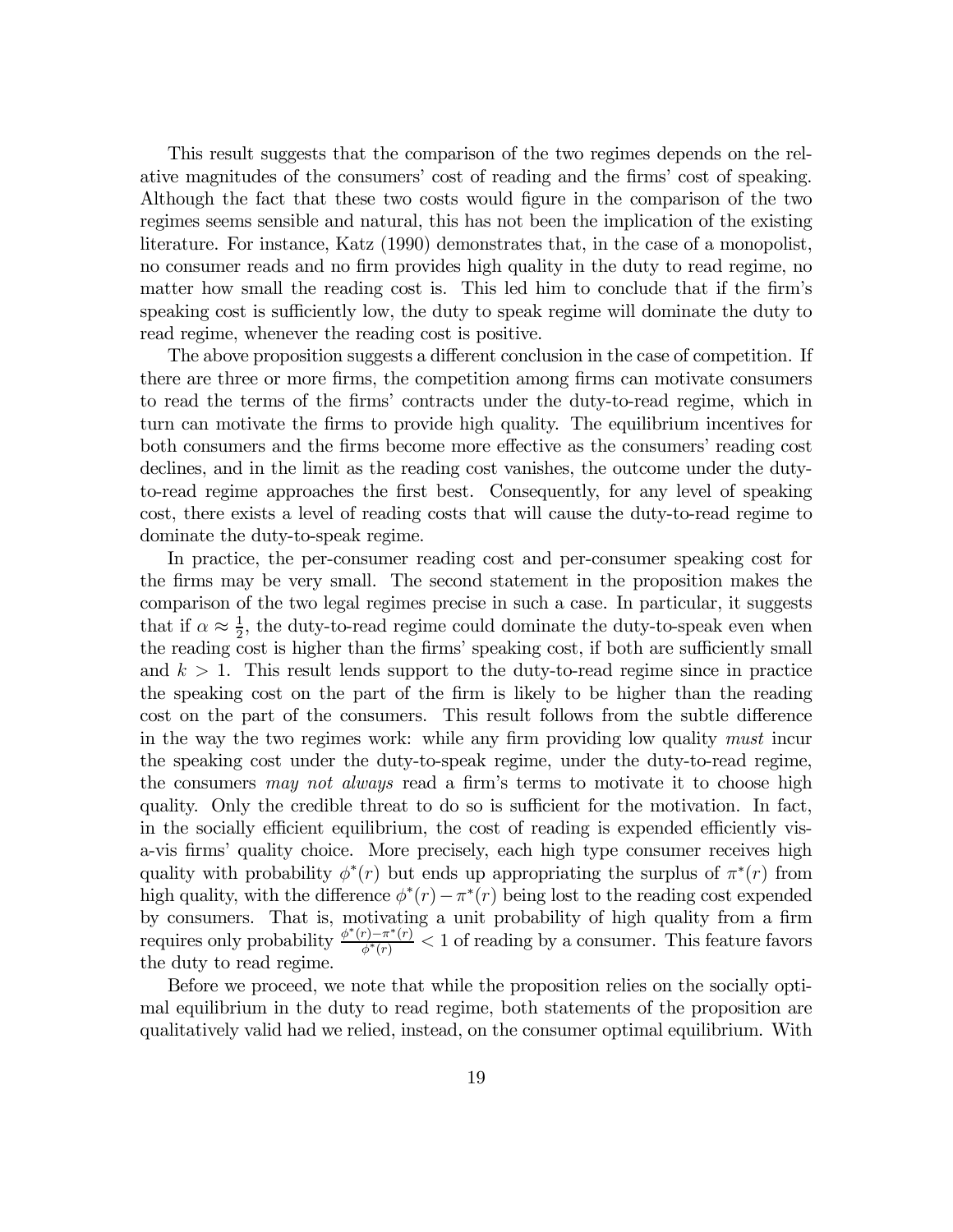the consumer optimal equilibrium, the first statement holds relative to some threshold  $\tilde{\rho}(s)$  that satisfies the second statement. Next, we compare the two regimes with respect to their respective impact on consumer surplus.

**Proposition 5** The high-type consumers are better off under the duty-to-speak regime; but low-type consumers are worse off under that regime.

**Proof.** In the separating equilibrium of the duty to speak regime, the high type consumers enjoy the surplus of  $\theta \Delta - c + q_L$ , whereas the low-type consumers realize the surplus of  $q_L - s$ . In the duty-to-read regime, the high-type consumers receive at most the surplus of  $\pi^*(r)\theta\Delta-\psi_k(r)c+q_L < \theta\Delta-c+q_L$ , and the low-type consumers receive  $q_L$ .  $\blacksquare$ 

The two regimes produce welfare trade-offs between the two groups of consumers. The duty to read regime imposes the burden of communicating the contract terms on the consumers, and those who would be adversely affected by the sellers' moral hazard—the high-type consumers—pay the cost by reading. In contrast, the duty to speak regime imposes the burden of communication on the sellers, and naturally those departing from the default, consumer-friendly terms must pay the cost of communication. This cost is passed along to the low-type consumers through a higher price, leading them to prefer the duty to read regime.

#### 6 Conclusion

The paper has examined the issues of mass market contract terms, such as end user license agreements (EULA's), that accompany goods and services. The analysis has relied on a search model in which consumers search for quality, such as better warranty terms and minimal use restrictions, while firms compete on price, quality and disclosure policy. Unlike the existing search models, while all consumers must incur a positive reading (search) cost to understand the terms, (1) not everyone cares about the terms equally and (2) they can buy a product without fully understanding its quality, i.e., without reading. At the same time, some consumers (high type) care more about quality than others (low type).

The paper has examined two legal regimes: one that makes all contract terms binding on the consumers regardless of their reading behavior (duty-to-read regime) and one that mandates some form of pre-sale disclosure on the sellers (duty-to-speak regime). The paper demonstrates that while neither regime strictly dominates the other, as either the reading or speak cost converges to zero, the equilibrium social welfare continuously converges to the first best. The distribution of welfare is sensitive to the regime: the consumers who care about the terms will prefer the duty-to-speak regime, but those who do not will prefer the other. Finally, the paper shows that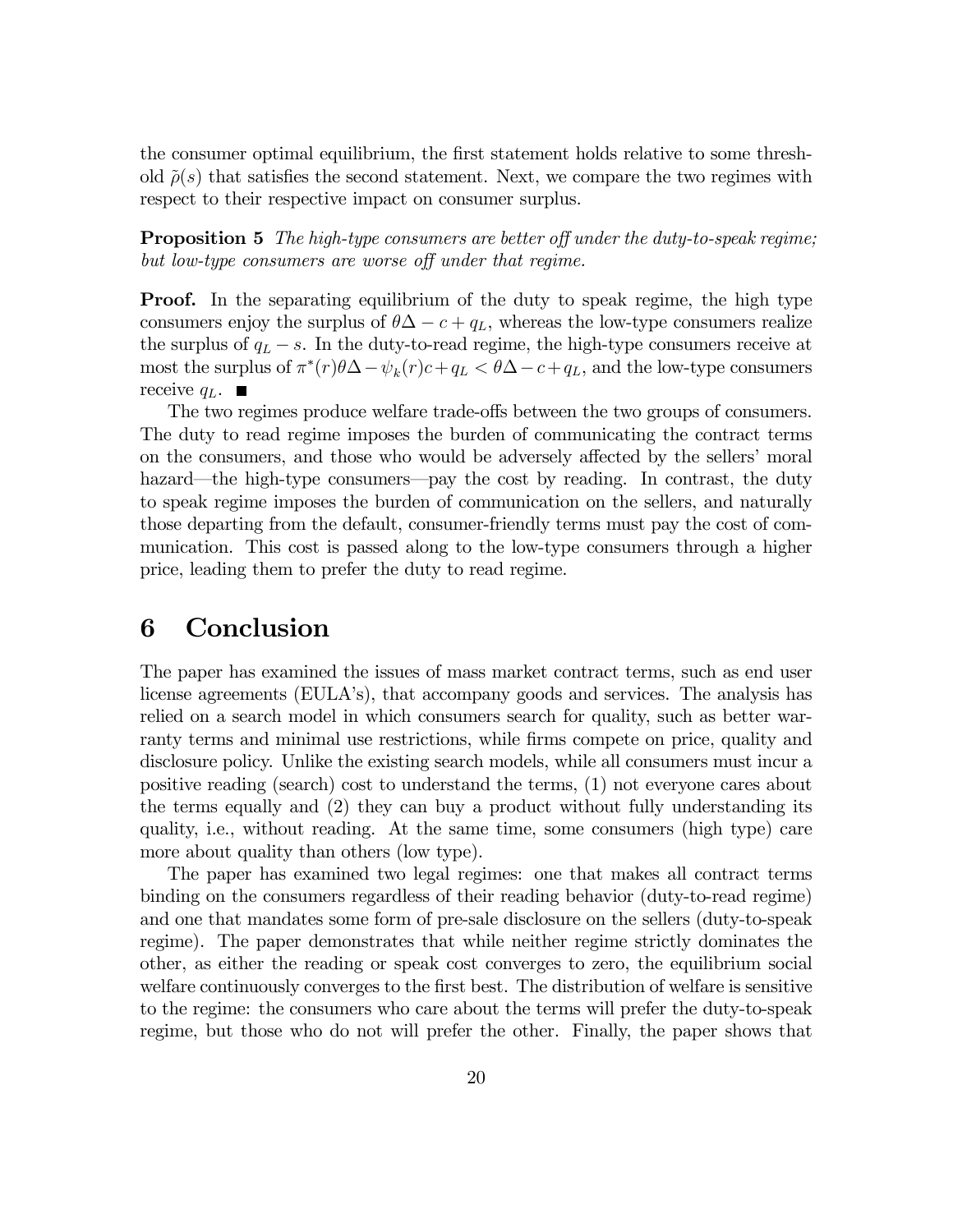when we compare the seller who disclose the terms to those who do not, not only might their qualify difference small, but the disclosing seller's terms might actually be worse. This finding is consistent with the recent empirical research on end user license agreements.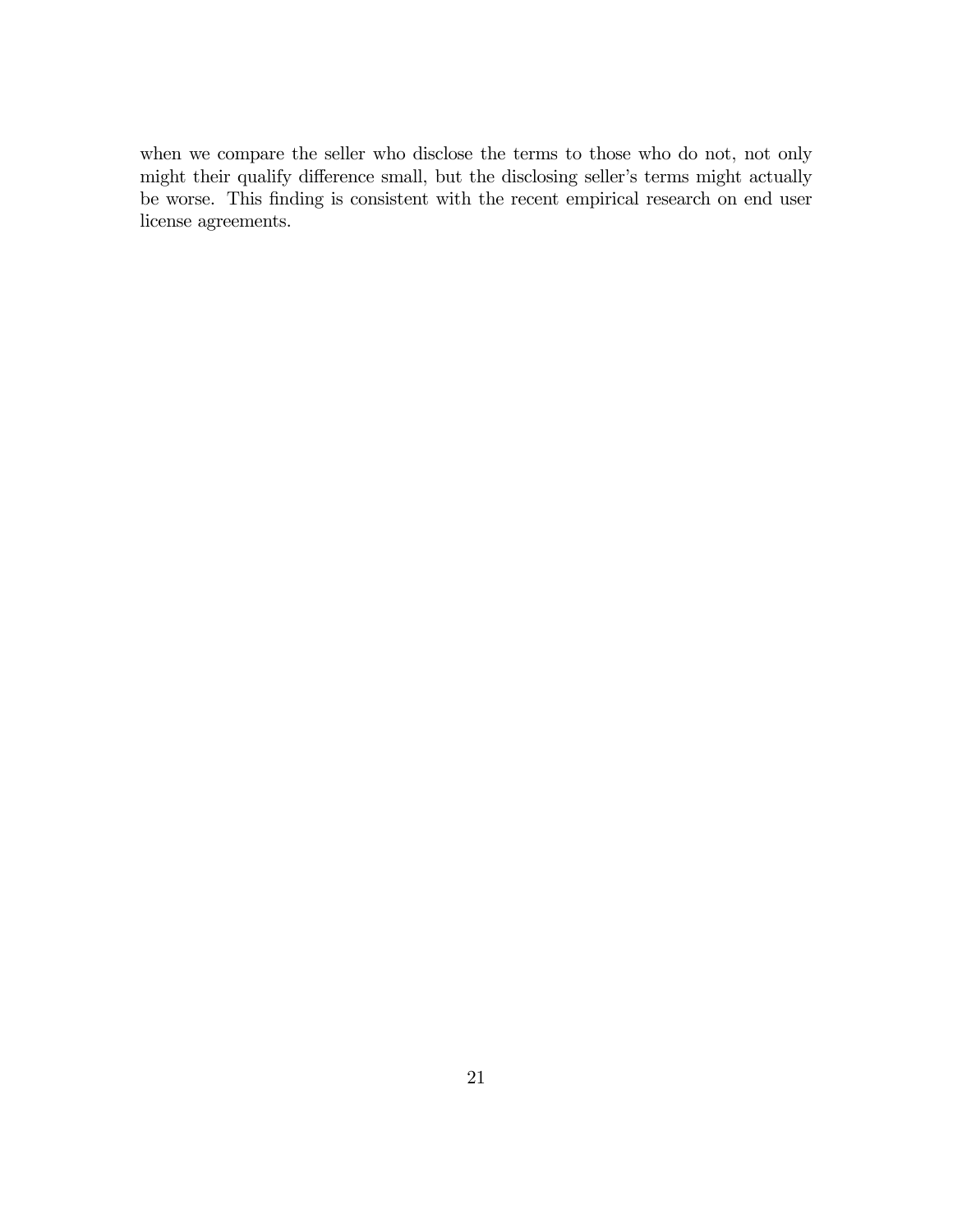## Appendix A: Proofs

**Proof of Lemma 3.** Observe first the candidate optimal outcome  $(\pi, \lambda, \phi)$  =  $(\pi^*(r), \lambda^*(r), \phi^*(r))$  satisfies  $\phi < \lambda$  and  $\pi \theta \Delta = \frac{(1-\pi)\phi}{\phi - \lambda \pi}c$ , namely condition (9) with equality. Hence, condition (10) holds. Condition (3) also holds with equality, with  $\pi = \pi^*(r)$ . Finally, (11) also holds given that  $r \leq \hat{r}$ . Hence,  $(\pi, \lambda, \phi) \in \mathcal{E}^*$ . This means that, for  $r \leq \hat{r}$ ,  $\mathcal{E}^*$  is non-empty. It is also compact. Hence, the problem [SW] has a solution. We first establish the following claim:

**Claim 1** If  $(\pi, \lambda, \phi)$  solves [SW], then  $\pi \theta \Delta = \frac{(1-\pi)\phi}{\phi - \lambda \pi}c$ .

**Proof.** If this is not true, then either we have  $\lambda = \phi$  or  $\pi \theta \Delta > \frac{(1-\pi)\phi}{\phi - \lambda \pi}c$ . The first possibility can be easily ruled out, since  $\lambda = \phi < 1$ , then (11) means that  $\pi \theta \Delta =$  $\frac{(1-\pi)\phi}{\phi-\lambda\pi}c$ , a contradiction.

Hence, suppose  $\lambda > \phi$  and  $\pi \theta \Delta > \frac{(1-\pi)\phi}{\phi - \lambda \pi}c$ . By (11), we have  $\lambda = 1$ . Since the constraint for  $\phi$  never binds from below, we must have

$$
\frac{\partial SW}{\partial \phi} = \alpha \left( \theta \Delta - \frac{r}{\pi (1 - \pi)} - c \right) \ge 0. \tag{13}
$$

Suppose first this condition holds with equality. Then,

$$
SW(\pi, 1, \phi) = \alpha \frac{r}{1 - \pi} + q_L = \pi(\theta \Delta - c) + q_L.
$$

If  $\pi < \pi^*(r)$ , then raising  $\pi$  can increase social welfare without violating any constraints. Hence, we must have  $\pi = \pi^*(r)$ . But then  $\theta \Delta = \frac{r}{\pi(1-\pi)}$ , so  $\frac{\partial SW}{\partial \phi} < 0$ , a contradiction.

Suppose now  $\frac{\partial SW}{\partial \phi} > 0$ . Then, we must have  $\phi = \overline{\phi}_k(\pi)$ . Then,

$$
\frac{dSW(\pi, 1, \overline{\phi}_k(\pi))}{d\pi} = \frac{d\overline{\phi}_k}{d\pi} \frac{\partial SW}{\partial \phi} + \alpha r \frac{\pi^2 + \overline{\phi}_k(\pi)(1 - 2\pi)}{\pi^2 (1 - \pi)^2} \n> \alpha r \frac{\pi^2 + \overline{\phi}_k(\pi)(1 - 2\pi)}{\pi^2 (1 - \pi)^2} \n= \alpha r \frac{\pi^2 + (1 - (1 - \pi)^k)(1 - 2\pi)}{\pi^2 (1 - \pi)^2} \n= \alpha r \frac{(1 - \pi)^2 - (1 - \pi)^k (1 - 2\pi)}{\pi^2 (1 - \pi)^2} \n= \alpha r \frac{(1 - \pi)^2 (1 - (1 - \pi)^{k-2} (1 - 2\pi))}{\pi^2 (1 - \pi)^2} \n> 0,
$$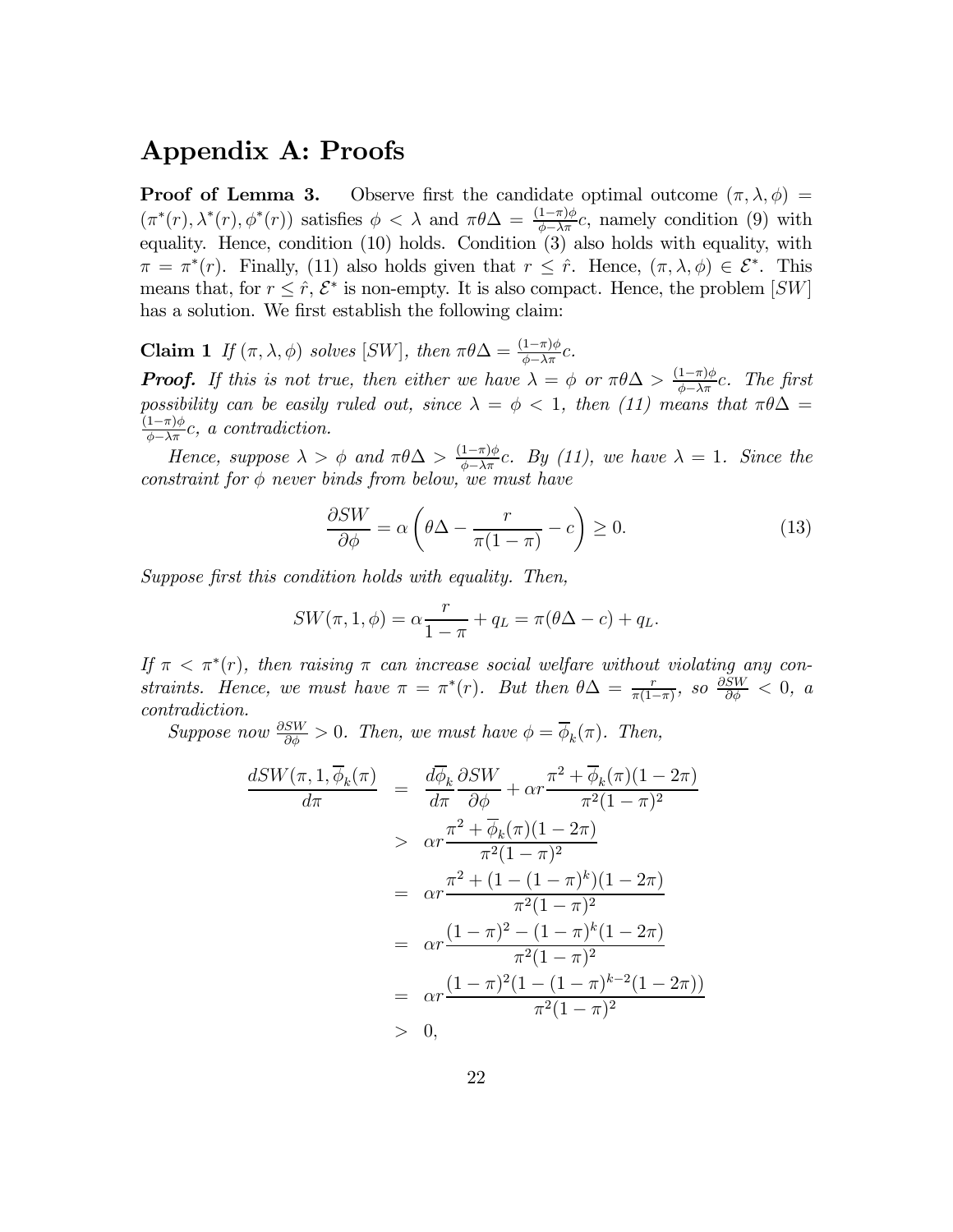for all  $k \geq 1$ . Hence, again  $\pi = \pi^*(r)$ , which leads to the same contradiction of  $\frac{\partial SW}{\partial \phi} < 0.$ 

Using Claim 1, we can rewrite the social welfare objective as

$$
SW(\pi, \lambda, \phi) = \alpha \phi [\theta \Delta - c] - \alpha \left( \frac{\phi - \pi \lambda}{\pi (1 - \pi)} \right) r + q_L
$$

$$
= \alpha \phi \left( \theta \Delta - \frac{cr}{\pi^2 \theta \Delta} - c \right).
$$

Observe

$$
\frac{\partial SW}{\partial \phi} = \alpha \left( \theta \Delta - \frac{cr}{\pi^2 \theta \Delta} - c \right)
$$

$$
\geq \theta \Delta - \frac{1 - \pi}{\pi} c - c
$$

$$
= \theta \Delta - \frac{1}{\pi} c > 0,
$$

where the first inequality follows from  $(3)$  and the last from Claim 1. One can easily see that  $\frac{\partial SW}{\partial \pi} > 0$ .

Let  $G(\pi, \lambda, \phi) := (\phi - \lambda \pi) \pi \theta \Delta - (1 - \pi) \phi c$ . One can easily find that  $G_{\lambda} < 0$ and  $G_{\phi} > 0$  when  $G = 0$ . Suppose first that  $G_{\pi} \leq 0$  at the optimal  $(\pi, \lambda, \phi)$ . Then,  $\frac{d\phi}{d\pi}|_{G=0} = -\frac{G_\pi}{G_\phi} \geq 0$ . Hence,

$$
\frac{dSW}{d\pi}|_{G=0} = \frac{\partial SW}{\partial \phi} \frac{d\phi}{d\pi}|_{G=0} + \frac{\partial SW}{\partial \pi} > 0.
$$

Hence, we conclude that  $\pi = \pi^*(r)$ .

Suppose now  $G_{\pi} > 0$  at the optimal  $(\pi, \lambda, \phi)$ . Then,  $\frac{d\lambda}{d\pi}|_{G=0} = -\frac{G_{\pi}}{G_{\lambda}} > 0$ . Hence,

$$
\frac{dSW}{d\pi}|_{G=0} = \frac{\partial SW}{\partial \lambda} \frac{d\lambda}{d\pi}|_{G=0} + \frac{\partial SW}{\partial \pi}
$$

$$
= \frac{\partial SW}{\partial \pi} > 0.
$$

We again conclude that  $\pi = \pi^*(r)$ .

Next, using  $\frac{d\phi}{d\lambda}|_{G=0} = -\frac{G_{\lambda}}{G_{\phi}} > 0$ , we observe

$$
\frac{dSW}{d\lambda}|_{G=0} = \frac{\partial SW}{\partial \phi} \frac{d\phi}{d\lambda}|_{G=0} + \frac{\partial SW}{\partial \lambda} > 0,
$$

which leads us to conclude that either the upper bound for either  $\lambda$  or  $\phi$  must be binding. In the case of  $k = 1$ , the upper bound for  $\phi$ ,  $\overline{\phi}_1(\pi) = \pi$  is reached first, so  $\phi = \pi = \pi^*(r)$ . In the case of  $k \geq 2$ , the upper bound for  $\lambda$  is reached first, so  $\lambda = 1$ .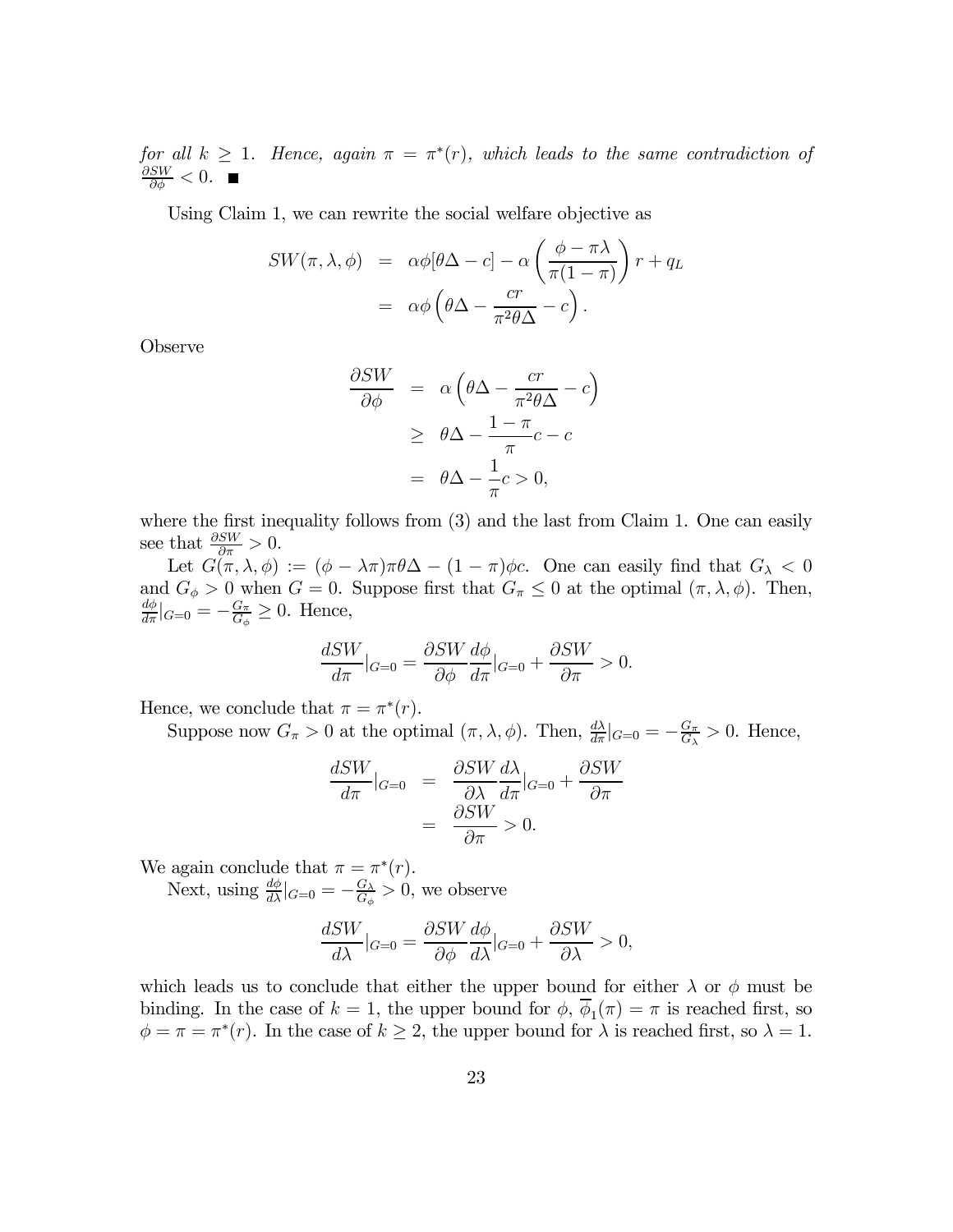Finally, Claim 1 implies that  $\phi$  must be chosen to satisfy  $G(\pi, \lambda, \phi) = 0$ . Hence, in the case of  $k = 1$ , since  $\pi = \pi^*(r)$  and  $\phi = \pi^*(r)$ , we must have  $\lambda = \frac{\pi^*(r)\theta \Delta - (1 - \pi^*(r))c}{\pi^*(r)\theta \Delta}$ . In the case of  $k \geq 2$ , since  $\pi = \pi^*(r)$  and  $\lambda = 1$ , we must have  $\phi = \frac{\pi^*(r)^2 \theta \Delta}{\pi^*(r) \theta \Delta - (1 - \pi^*(r))c}$ .

Since the necessary condition of optimality pins down a unique outcome  $(\pi^*(r), \lambda^*(r), \phi^*(r)),$ and the problem [SW] has a solution, we conclude that the outcome indeed solves  $[SW]$ .  $\blacksquare$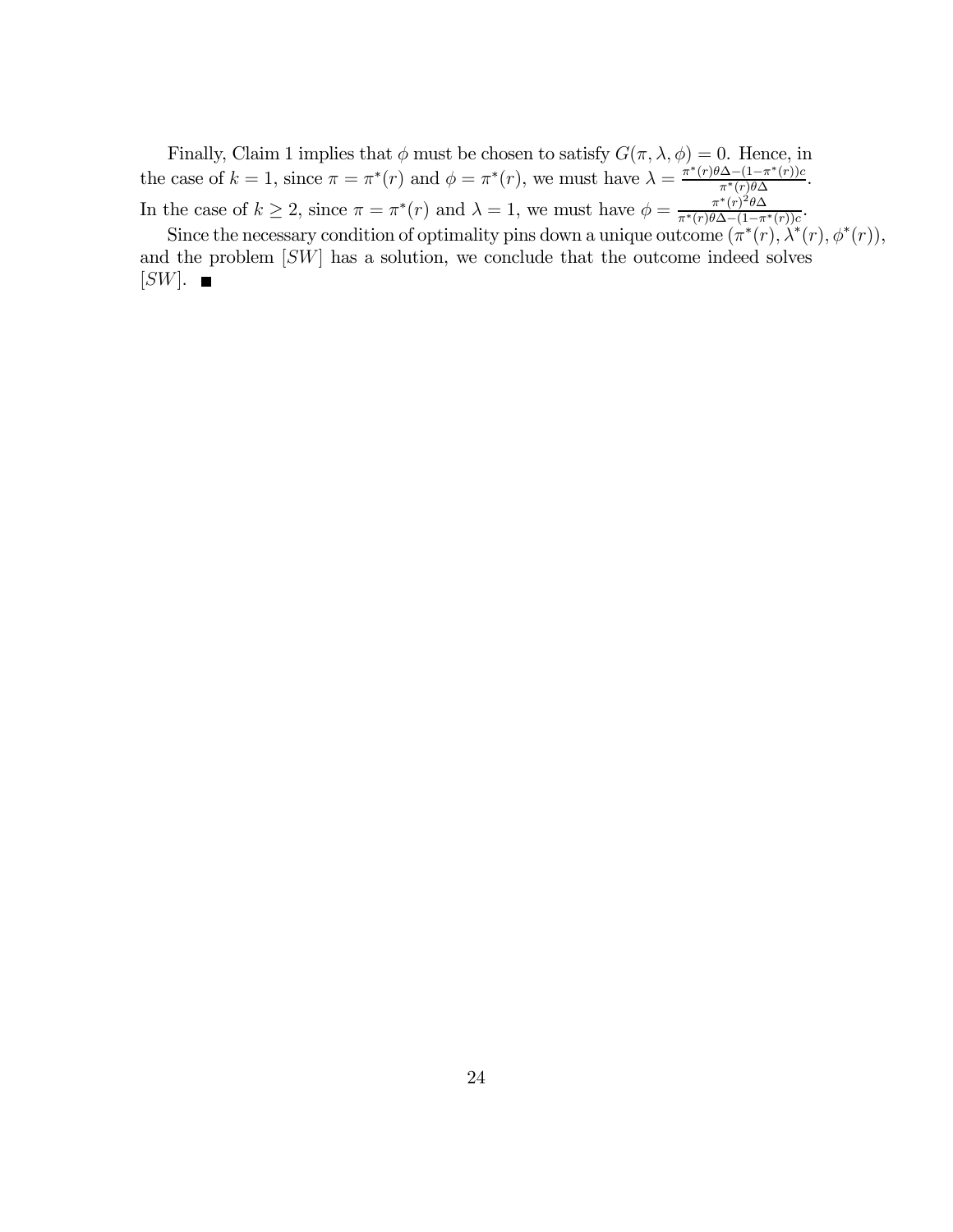# References

- [1] Anderson, Simon, and Regis Renault (1999), "Pricing, Product Diversity, and Search Costs: a Bertrant-Chamberlin-Diamond Model," 30 RAND Journal of Economics 719—35.
- [2] Armstrong, Mark and Yongmin Chen (2007), "Inattentive Consumers and Product Quality," mimeo, Department of Economics, University College London.
- [3] Braucher, Jean (2004), "Amended Article 2 and the Decision to Trust the Courts: The Case Against Enforcing Delayed Mass-Market Terms, Especially for Software," 2004 Wisconsin Law Review 753—75.
- [4] Katz, Avery (1990), "Your Terms or Mine? The Duty to Read the Fine Prints in Contracts," 21 RAND Journal of Economics 518—37.
- [5] Ben-Shahar, Omri (2008), "The Myth of the 'Opportunity to Read' in Contract Law," mimeo, University of Michigan Law School.
- [6] Cooper, Russell, and Thomas W. Ross (1984), "Prices, Product Qualities and Asymmetric Information: The Competitive Case," 51 Review of Economic Studies 197—207.
- [7] Diamond, Peter (1971), "A Model of Price Adjustment," 3 Journal of Economic Theory 156—68.
- [8] Gillette, Clayton P. (2004), "Rolling Contracts as an Agency Problem," 2004 Wisconsin Law Review 679—722.
- [9] Macaulay, Stewart (2004), "Freedom from Contract: Solutions in Search of a Problem?," 2004 Wisconsin Law Review 777—820.
- [10] Marotta-Wurgler, Florencia (2008), "Competition and the Quality of Standard Form Contracts: The Case of Software License Agreements," 5 Journal of Empirical Legal Studies 447—75.
- [11] Marotta-Wurgler, Florencia (2009), "Are 'Pay Now, Terms Later' Contracts Worse for Buyers? Evidence from Software License Agreements," forthcoming in Journal of Legal Studies.
- [12] Robert, Jacques, and Dale O. Stahl II (1993), "Informative Price Advertising in a Sequential Search Model," 61 Econometrica 657—86.